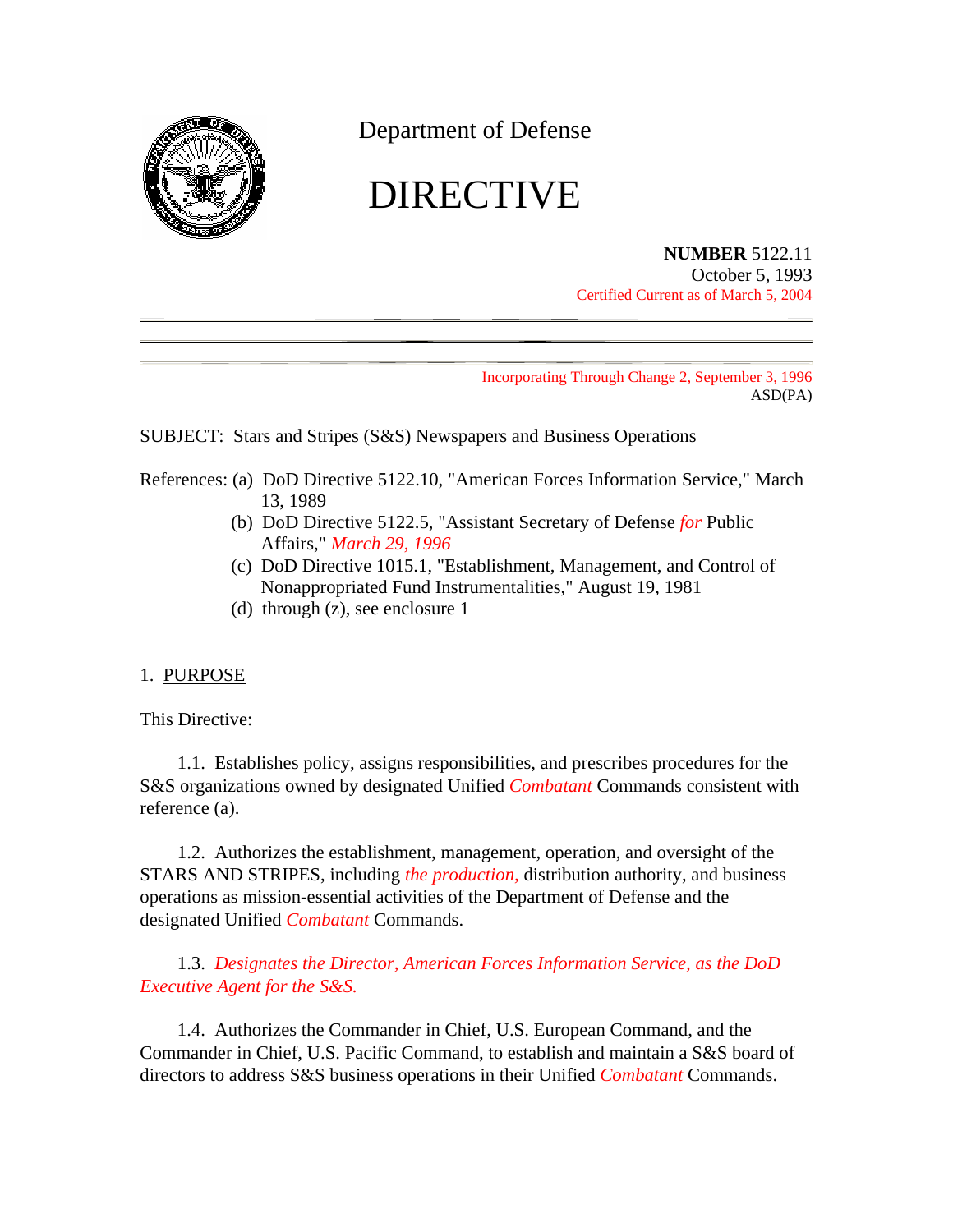# 2. APPLICABILITY

This Directive applies to the Office of the Secretary of Defense, the Military Departments (including the National Guard), the Chairman of the Joint *Chiefs of Staff, the Unified Combatant Commands, the Inspector General of the* Department of Defense (IG, DoD), the Defense Agencies, and the DoD Field Activities (hereafter referred to collectively as "the DoD Components"). The term "the Military Services," as used herein, refers to the Army, the Navy, the Air Force, and the Marine Corps.

# 3. DEFINITIONS

Terms used in this Directive are defined in enclosure 2.

# 4. POLICY

It is DoD policy that:

4.1. The U.S. European Command and the U.S. Pacific Command are authorized to publish the STARS AND STRIPES and provide support to the S&S. The Unified *Combatant* Command component commanders and their public affairs staffs shall provide the STARS AND STRIPES editorial staffs the same help provided to commercial newspapers, in compliance with the principles governing the release of information to media in DoD Directive 5122.5 (reference *(b)*).

4.2. Editorial policies and practices of the STARS AND STRIPES shall be in accordance with journalistic standards governing U.S. daily commercial newspapers of the highest quality, with emphasis on matters of interest to the STARS AND STRIPES readership. Except as provided in paragraph 4.5., below, the DoD policy for the STARS AND STRIPES is that there shall be a free flow of news and information to its readership without news management or censorship. The calculated withholding of unfavorable news is prohibited.

4.3. The S&S are basically self-sustaining operations. Each S&S shall be administered in accordance with DoD Directive 1015.1 (reference *(c)*) as a joint-Service nonappropriated fund (NAF) instrumentality (NAFI) in its Unified *Combatant* Command, except where different procedures are specified in this Directive. Funding shall be provided through newspaper *sales, authorized* advertising, job printing, and appropriated fund (APF) support as authorized by this Directive, DoD Directive 1015.6 (reference *(d)*), and DoD Instruction 1330.18 (reference *(e)*). *The* STARS AND *STRIPES provide* important news and information to U.S. personnel and their families stationed overseas while generating NAF revenues.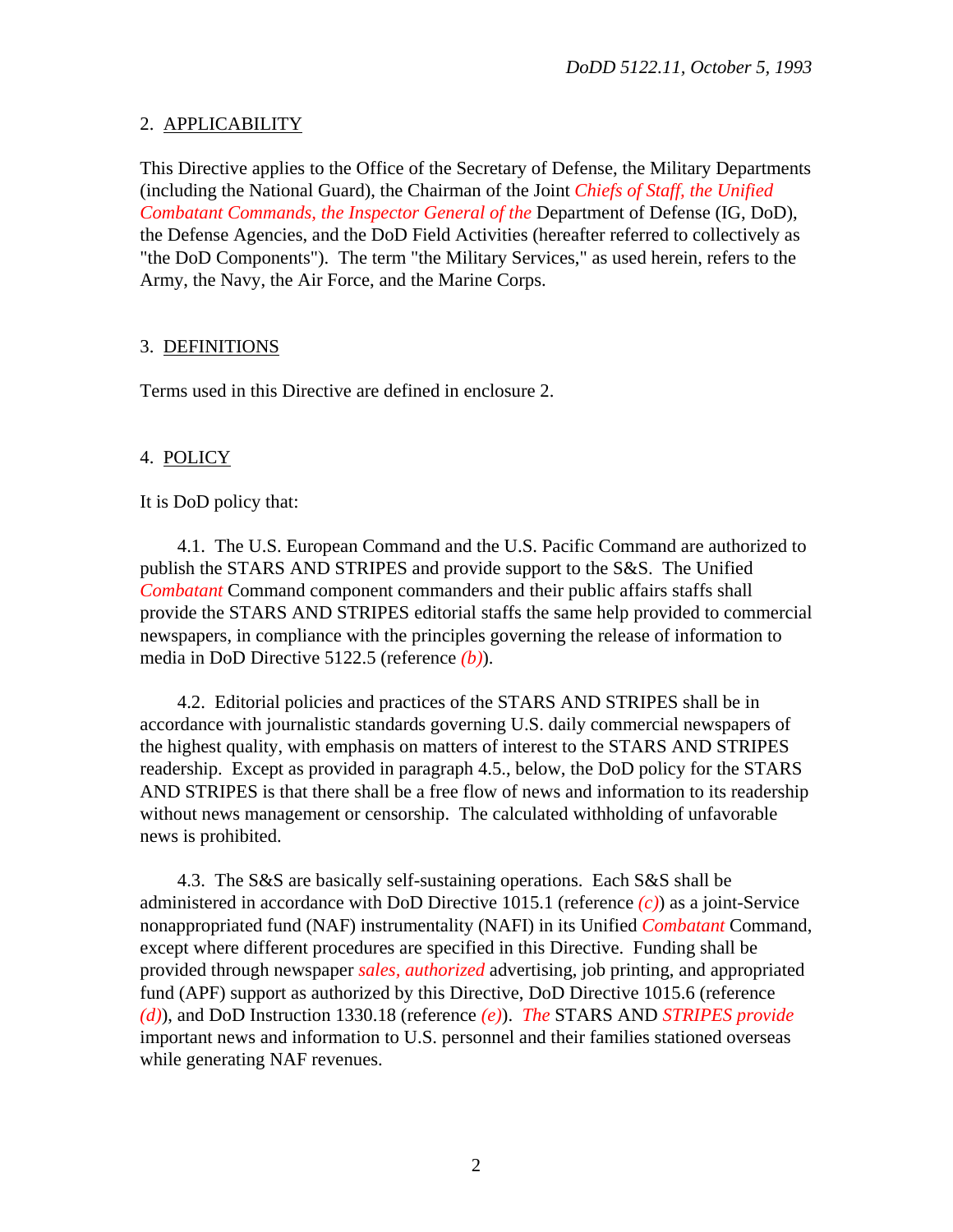4.4. The STARS AND STRIPES personnel procedures shall differ from commercial newspapers only because the S&S are U.S. Government organizations that are required to operate in accordance with the following:

4.4.1. DoD Directive 5500.7 (reference *(f)*), other Federal laws and DoD Directives that affect all DoD employees, and the MCM, 1984 (reference *(g)*), for S&S military personnel on active duty.

4.4.2. National security constraints prescribed by E.O. 12958 (reference *(h)*).

4.4.3. Overseas status of forces agreements (SOFAs), where applicable.

4.5. The only circumstances under which news or information that is not in the public domain may be directed to be withheld from publication in the STARS AND STRIPES by a Unified *Combatant* Command Commander in Chief (CINC) are when such publication:

4.5.1. Involves disclosure of classified national security information.

4.5.2. Would adversely affect national security.

4.5.3. Clearly endangers the lives of U.S. personnel.

(Those circumstances in subparagraphs 4.5.1. through 4.5.3., above, may not be construed to permit the calculated withholding of news unfavorable to the Department of Defense, the Military Services, or the U.S. Government. Only the Unified *Combatant* Command CINC may authorize withholding of news or information from the STARS AND STRIPES. When the CINC directs withholding of publication, the Unified *Combatant* Command shall immediately inform the Assistant Secretary of Defense (Public Affairs) (ASD(PA)) by telephone and then forward an immediate precedence, appropriately classified, message to the following: SECDEF Washington DC//OASD-PA, with information copies to the Director, AFIS, and the Special Assistant for Public Affairs to the Chairman of the Joint Chiefs of Staff. The CINC may include the appropriate "AMEMBASSY" as an information addressee.)

4.6. Sensitivities of host nations shall not be a reason to withhold any story from publication in the STARS AND STRIPES. The Unified *Combatant* Command theater host-nation sensitivity lists prepared for the Armed Forces Radio and Television Service (AFRTS) shall not be used to restrict the content of the STARS AND STRIPES. If representatives of other governments show an interest in, or concern about, the content of the STARS AND STRIPES, they shall be informed that:

4.6.1. The STARS AND STRIPES does not represent the official position of the U.S. Government, including the Department of Defense or the Unified *Combatant* Command.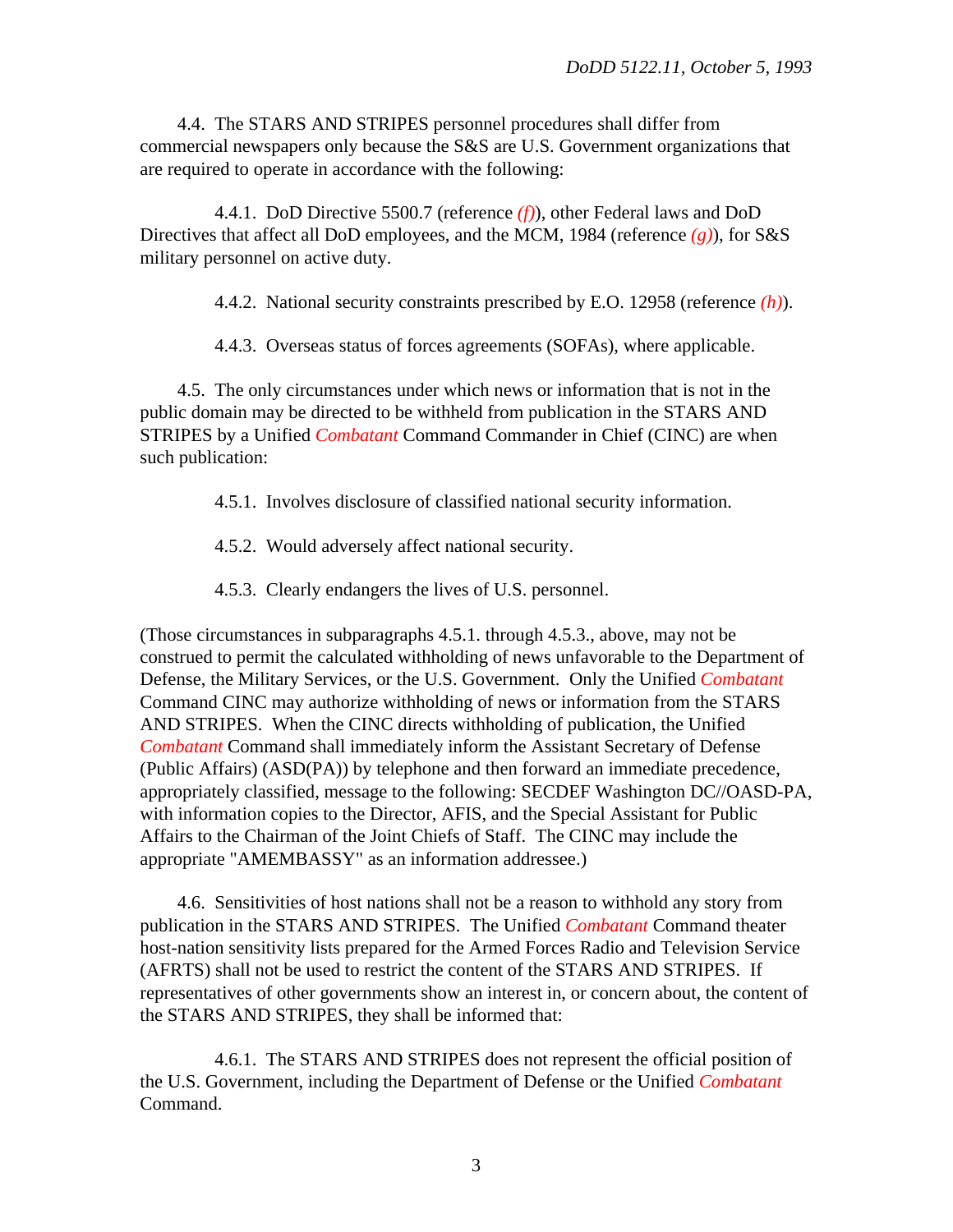4.6.2. The STARS AND STRIPES is an unofficial, abstracted collection of commercial news and opinion available to commercial newspapers in the United States, along with STARS AND STRIPES editorial staff-generated DoD, command, and local news and information. The STARS AND STRIPES provides this information to the members of the Department of Defense and their family members serving overseas, as do commercial daily newspapers that are published and sold throughout the United States in keeping with the principles of the First Amendment to the U.S. Constitution.

4.7. APFs shall be provided, when required by adverse conditions or special circumstances as defined in enclosure 2, by the Military Services, as agreed on through a memorandum of agreement (MOA) detailing the shared responsibilities, and as approved by the OSD and the Unified *Combatant* Commands.

## 5. RESPONSIBILITIES

5.1. The Assistant Secretary of Defense (Public Affairs), under DoD Directive 5122.5 (reference (b)), as the principal staff assistant to the Secretary of Defense for internal information policy and programs, including S&S matters, shall:

5.1.1. Provide policy and broad operational guidance to the Director of the AFIS.

5.1.2. Monitor and evaluate the overall effectiveness of the policies in section 4., above, and procedures in section 6., below.

5.2. The Director, American Forces Information Service, under DoD Directive 5122.10 (reference (a)), shall:

5.2.1. Provide administrative and financial direction, as the DoD Executive Agent, to the S&S organizations.

5.2.2. Develop, issue, and oversee the implementation of policies and procedures for the Unified *Combatant* Commands and the Military Departments for the operation of the S&S.

5.2.3. Provide business and policy counsel on the mission performance and financial operations of the S&S.

5.2.4. Serve as the DoD POC with the Congressional Joint Committee on Printing (JCP) for S&S matters.

5.2.5. In coordination with the Chairman of the Joint Chiefs of Staff and the ASD(PA), provide broad and overall planning guidelines to the Unified *Combatant* Commands for S&S wartime operations that involve more than one area of responsibility.

4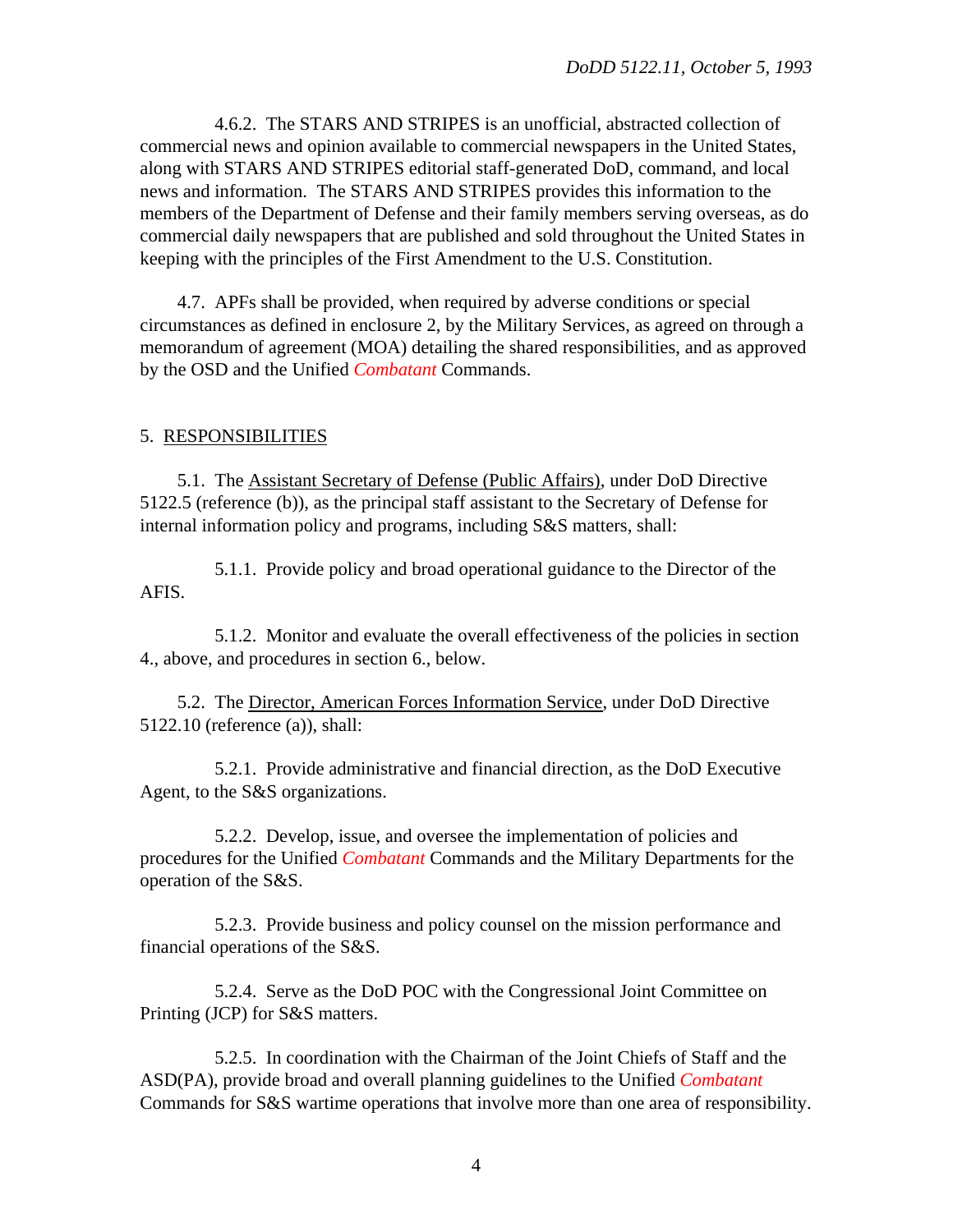5.2.6. Chair, as required, at the Deputy Assistant Secretary of Defense level, or above, the steering committee providing guidance to the S&S Management Action Group (MAG).

5.2.7. Select and employ the S&S Ombudsman.

5.3. The Secretaries of the Military Departments shall:

5.3.1. Nominate the most highly qualified military personnel for positions in the S&S in accordance with enclosure 5.

5.3.2. Enter into appropriate MOAs, as approved by the Unified *Combatant* Commands and, as required by the OSD, to provide APF and/or NAF support when required by adverse conditions, as defined in enclosure 2.

5.4. The Secretary of the Army shall:

5.4.1. Support NAF and APF accounting and financial reporting procedures required by DoD Instruction 7000.12 (reference (i)) and Volume 13, DoD 7000.14-R (reference (j)), in coordination with the Unified *Combatant* Commands and the Director of the AFIS.

5.4.2. Designate the successor-in-interest to the S&S, as agreed upon by the applicable Unified *Combatant* Command and the Director of the AFIS.

5.5. The Commander in Chief, U.S. European Command, and the Commander in Chief, U.S. Pacific Command, shall:

5.5.1. Authorize a STARS AND STRIPES newspaper, provide operational direction to the S&S commander-publisher, and support the S&S throughout the Unified *Combatant* Command area of responsibility, consistent with each organization's status as a category B NAFI.

5.5.2. Provide Unified *Combatant* Command regulations and guidance, as needed, to carry out this Directive.

5.5.3. Establish procedures to resolve situations wherein a U.S. Ambassador (or, if so designated, the chief of mission) believes a specific issue in his or her nation of responsibility, not already in the public domain through other news sources, would violate national security or endanger the safety of American citizens, or other persons under their jurisdiction, if it were to be published in the STARS AND STRIPES.

5.5.4. Select the S&S commander-publisher and other military officers in S&S positions.

5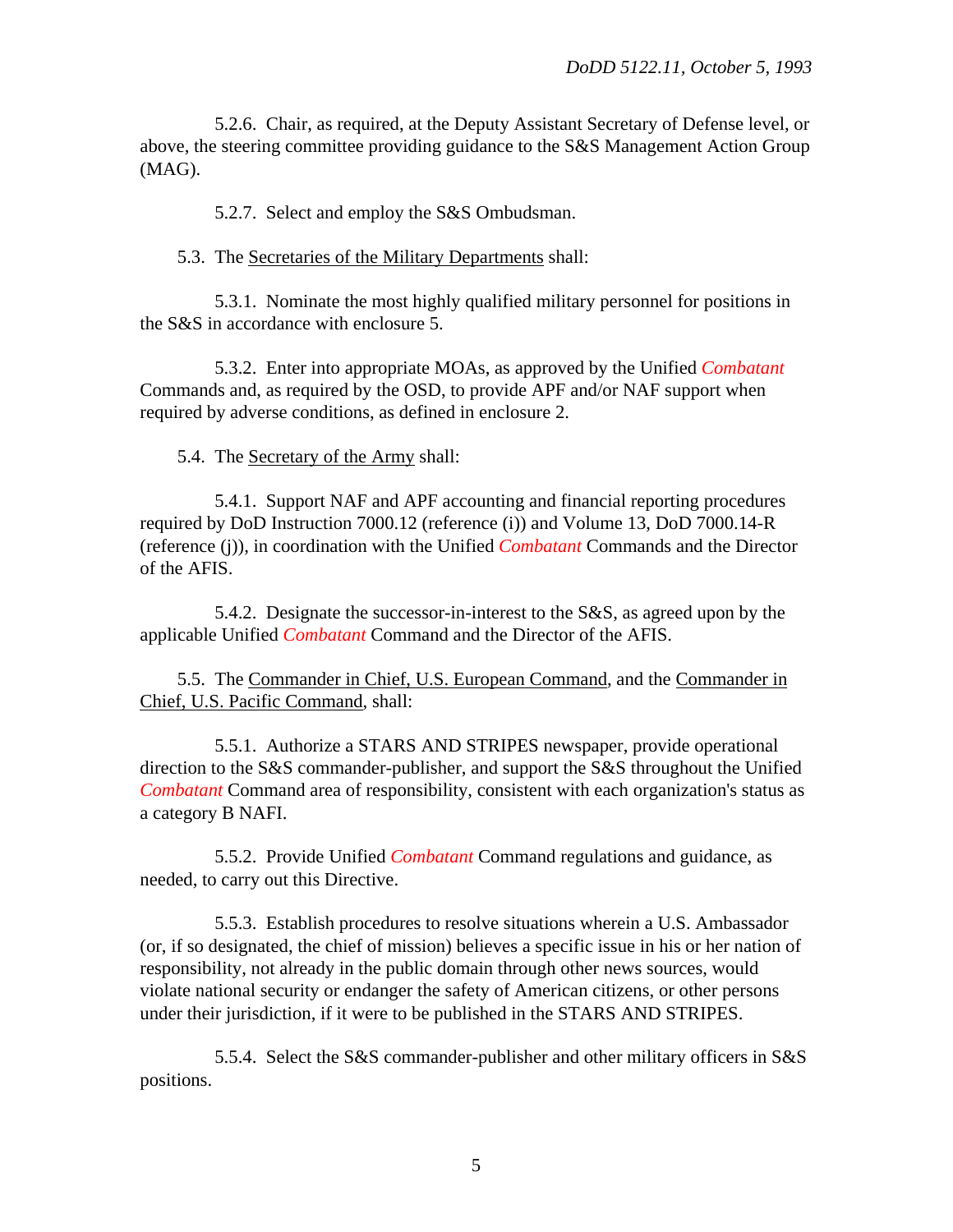5.5.5. Aid the S&S commander-publisher to educate the STARS AND STRIPES editorial staff about the missions of their Unified *Combatant* Command and Military Service component commands.

5.5.6. Approve the selection of the STARS AND STRIPES editor.

5.5.7. Establish and maintain a S&S board of directors to address S&S business operations. (See enclosure 7.)

5.5.8. Establish and maintain STARS AND STRIPES readership forums, which may take many forms, to address STARS AND STRIPES matters of interest. Those forums are to provide community feedback to the S&S. This will enable the S&S commander-publisher and the STARS AND STRIPES editor to better understand and, thereby, better serve the interests and needs of the readers.

5.5.9. At the discretion of the Unified *Combatant* Command CINC, provide for meetings between the S&S commander-publisher and the STARS AND STRIPES editor, the Unified *Combatant* Command public affairs office, and the Unified *Combatant* Command component commands, represented by their directors of public affairs, to discuss the performance of the STARS AND STRIPES and the performance of related public affairs operations. The Unified *Combatant* Commands, their component commands, and the S&S may invite any attendees they choose. Representatives from the AFIS may attend. Those meetings may not serve as editorial advisory boards. The Unified *Combatant* Command and component commands represent the principal source, and a prominent subject, of STARS AND STRIPES staff-generated news coverage. Consequent, any involvement or appearance of involvement by component command staffs in the STARS AND STRIPES editorial policy creates an unacceptable conflict of interest damaging to the editorial integrity and credibility of the STARS AND STRIPES.

5.5.10. Ensure that the S&S Commander-publisher:

5.5.10.1. Assumes the duties and responsibilities of command, leadership, management, and training for the S&S.

5.5.10.2. Executes DoD and Unified *Combatant* Command policy.

5.5.10.3. Is responsible to the Unified *Combatant* Command CINC for S&S operations to include the newspaper publication and timely circulation, job printing activities, and associated distribution systems in the relevant Unified *Combatant* Command area of responsibility.

5.5.10.4. Provides planning and execution of initiatives to ensure support of U.S. Armed Forces during contingency operations and armed conflict. The S&S commander-publisher shall identify wartime and contingency S&S personnel asset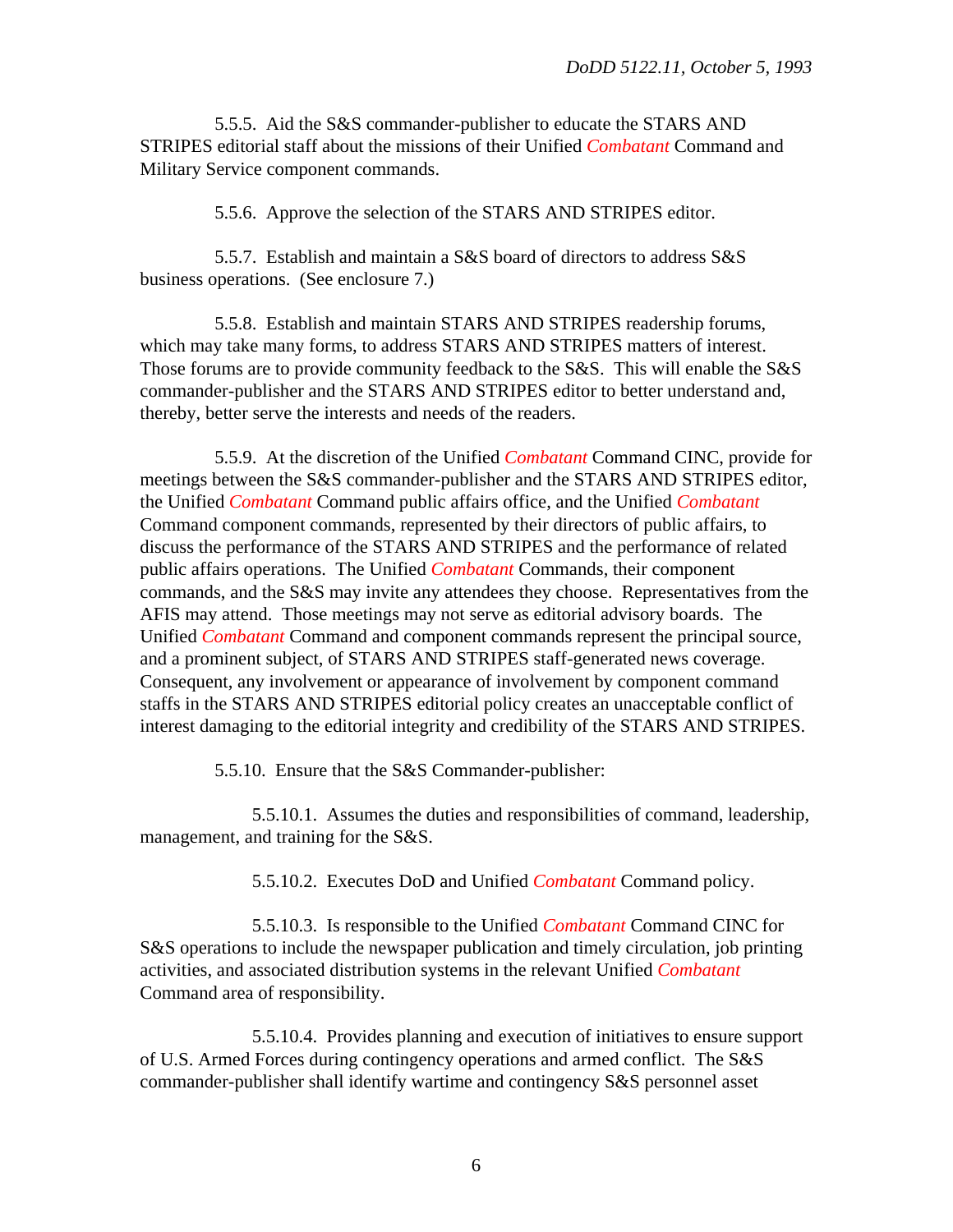requirements to the Unified *Combatant* Command CINC to fulfill the Unified *Combatant* Command force responsibilities during armed conflict.

5.5.10.5. Selects the STARS AND STRIPES editor.

5.5.10.6. Approves, in coordination with the STARS AND STRIPES editor, military personnel selectees for the STARS AND STRIPES editorial staff. (See enclosure 5.)

5.5.10.7. Provides a current status briefing and 2-year financial forecast to the Director of the AFIS at the annual AFIS S&S meeting. Provides support to the S&S board of directors, as required in enclosure 7.

5.5.10.8. Conducts frequent independent readership surveys, in accordance with DoD Instruction 1100.13 (reference (k)), and readership focus groups to gather information.

5.6. The Other Unified *Combatant* Commanders in Chief shall ensure that their deployment exercise, contingency, and war-time planning documents reflect the S&S transportation, funding or reimbursement, and in-theater distribution requirements, as applicable. Information copies of such planning documents or annexes shall be furnished to the following:

5.6.1. U.S. European Command (ATTN: Director, Public Affairs).

5.6.2. U.S. Pacific Command (ATTN: Director, Public Affairs).

5.6.3. The AFIS (ATTN: Director, Print Media).

#### 6. PROCEDURES

#### 6.1. General

6.1.1. Authority to establish or disestablish S&S operations is from the Secretary of Defense through the ASD(PA) and the Director of the AFIS. The Unified *Combatant* Commands shall forward such requests to the Director of the AFIS, as required.

6.1.2. Classified information shall be protected in accordance with DoD Directive 5200.1 and DoD 5200.1-R (references (l) and (m)).

6.1.3. The STARS AND STRIPES and the S&S business operations shall conform to applicable regulations and laws involving libel, copyright, U.S. Government printing and postal regulations, and DoD personnel policies and procedures.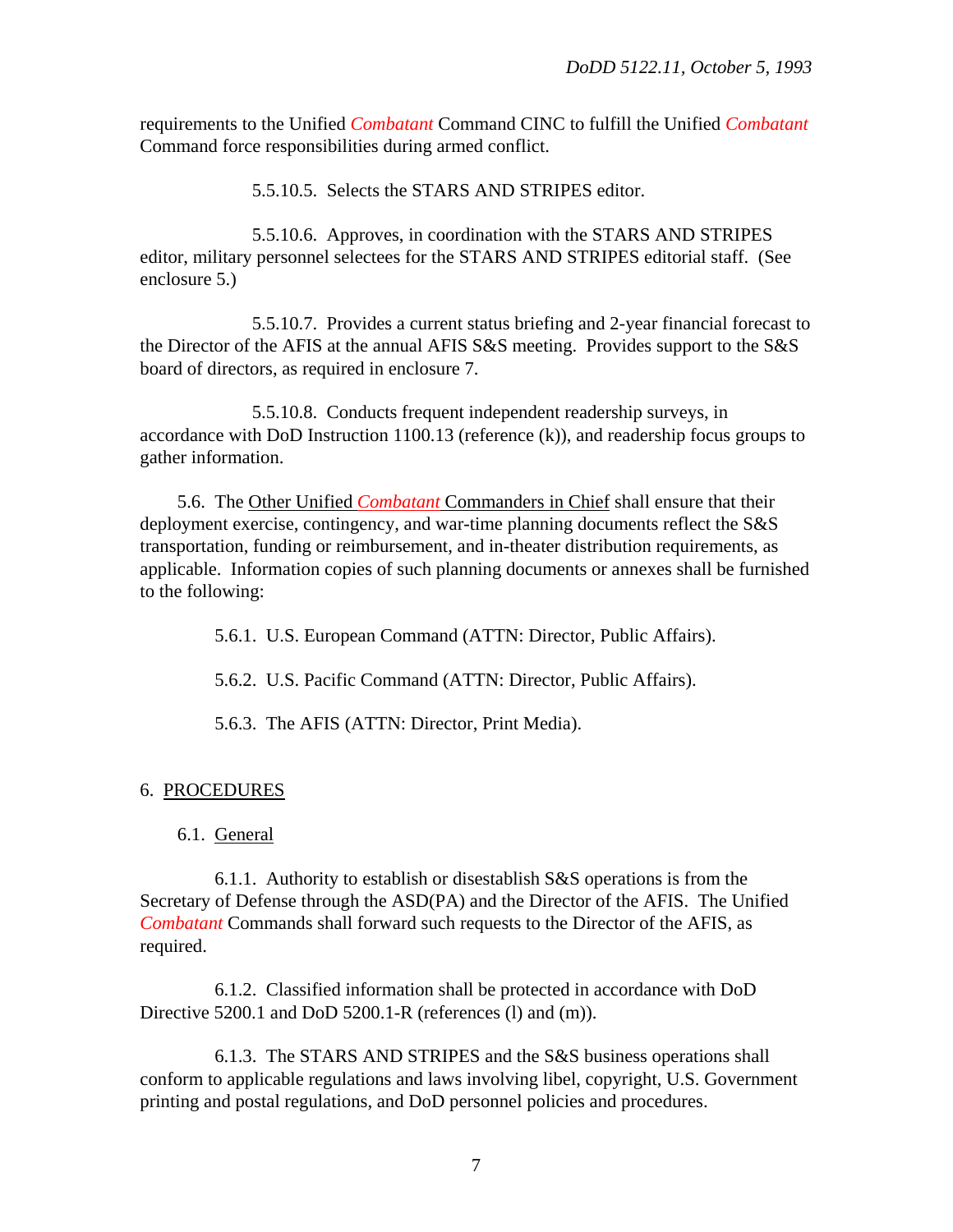6.1.4. With the concurrence of the Unified *Combatant* Command, the S&S is authorized direct communication with the Military Services on S&S personnel matters and with the Department of the Army on S&S financial matters. The S&S shall keep the Unified *Combatant* Command and the AFIS informed of all actions.

#### 6.2. Management Review and Evaluation

6.2.1. The Director of the AFIS provides business counsel, assistance, and policy oversight for the S&S. The Director of the AFIS shall meet annually with the Unified *Combatant* Command representatives, to include the S&S commander-publisher, and senior DoD officials who have S&S responsibilities, such as the S&S Management Action Groups (MAG).

6.2.2. The Director of the AFIS shall be assisted by a S&S MAG composed of senior representatives from the AFIS, the Office of the Assistant Secretary of Defense (Force Management Policy) (OASD(FMP)), and the other DoD offices with the authority and expertise to aid in solving S&S problems. As needed, the Director of the AFIS may organize a DoD steering committee to oversee and aid the S&S MAG to address specific concerns identified by the Director of the AFIS and the Unified *Combatant* Command CINCs.

6.2.3. In accordance with DoD Instruction 7600.6 (reference (n)), the S&S shall be audited on an annual basis. The audits shall be performance audits and may be financial in nature as prescribed by the Government Auditing Standards of the Comptroller General of the United States. Each annual audit shall determine whether prior audit recommendations have been implemented and the reasons any have not been implemented. When the IG, DoD, elects to perform an audit of the S&S organization, such audit may substitute for the required annual audit. The S&S organizations shall coordinate their audit requirements with each other and the Army Community and Family Support Center to the maximum extent practicable to avoid duplication of costs and to increase the efficiency and effectiveness of these audits. Information copies of the audit contractor reports shall be forwarded by the S&S to the Unified *Combatant* Commands, AFIS, and the AAA. The S&S shall provide a response to the audit to the Unified *Combatant* Command CINC within 60 days of receiving the completed report. The S&S response to the audit must indicate a concurrence or non-concurrence for each finding and recommendation. For each concurrence, the corrective actions taken or planned should be described, and completion dates for actions already taken, as well as the estimated dates for completion of planned actions, should be provided. For each nonconcurrence, specific reasons must be stated. If appropriate, alternative methods for accomplishing desired improvements may be proposed. If non-concurrences in the findings and recommendations cannot be resolved between the S&S management and the auditors, or AAA endorses the contractors' findings and recommendations, then the resolution procedures established by DoD Directive 7650.3 (reference (o)) and Army Regulations should be followed. The Unified *Combatant* Command shall forward the response to the Director of the AFIS and the AAA.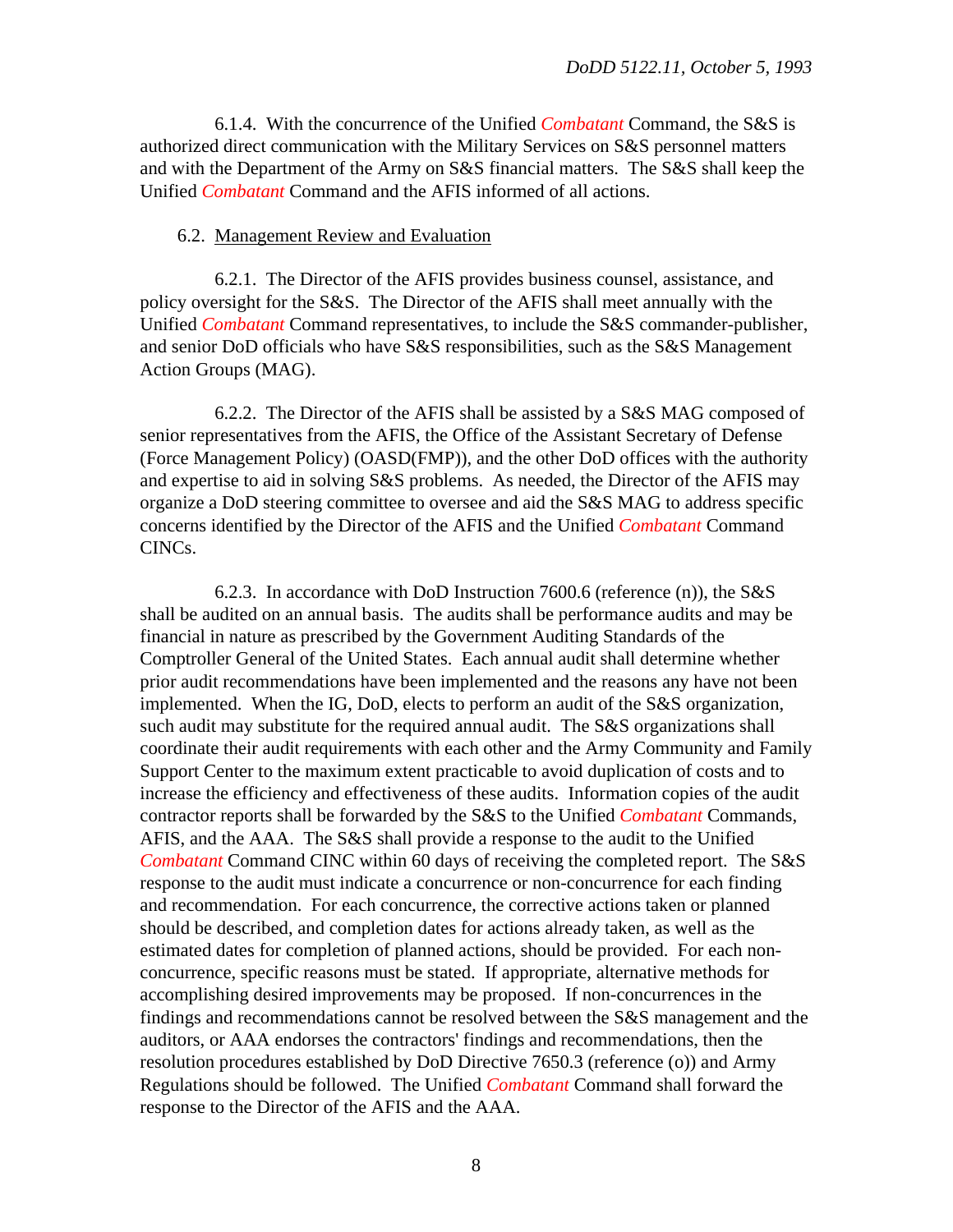# 7. INFORMATION REQUIREMENTS

The reporting requirements in section 6., above, and enclosure 4 shall be submitted in accordance with DoD Instructions 7000.12 (reference *(i)*) and 7600.6 (reference *(n)*), unless specifically excepted by this Directive.

# 8. EFFECTIVE DATE AND IMPLEMENTATION

This Directive is effective immediately. Forward one copy of implementing documents to the Assistant Secretary of Defense (Public Affairs) within 180 days.

Welliam G. Perus

William J. Perry Deputy Secretary of Defense

Enclosures - 7

- E1. References, continued
- E2. Definitions
- E3. Mission
- E4. Business and Financial Operations
- E5. Personnel Policies and Procedures
- E6. Editorial Operations
- E7. The S&S Board of Directors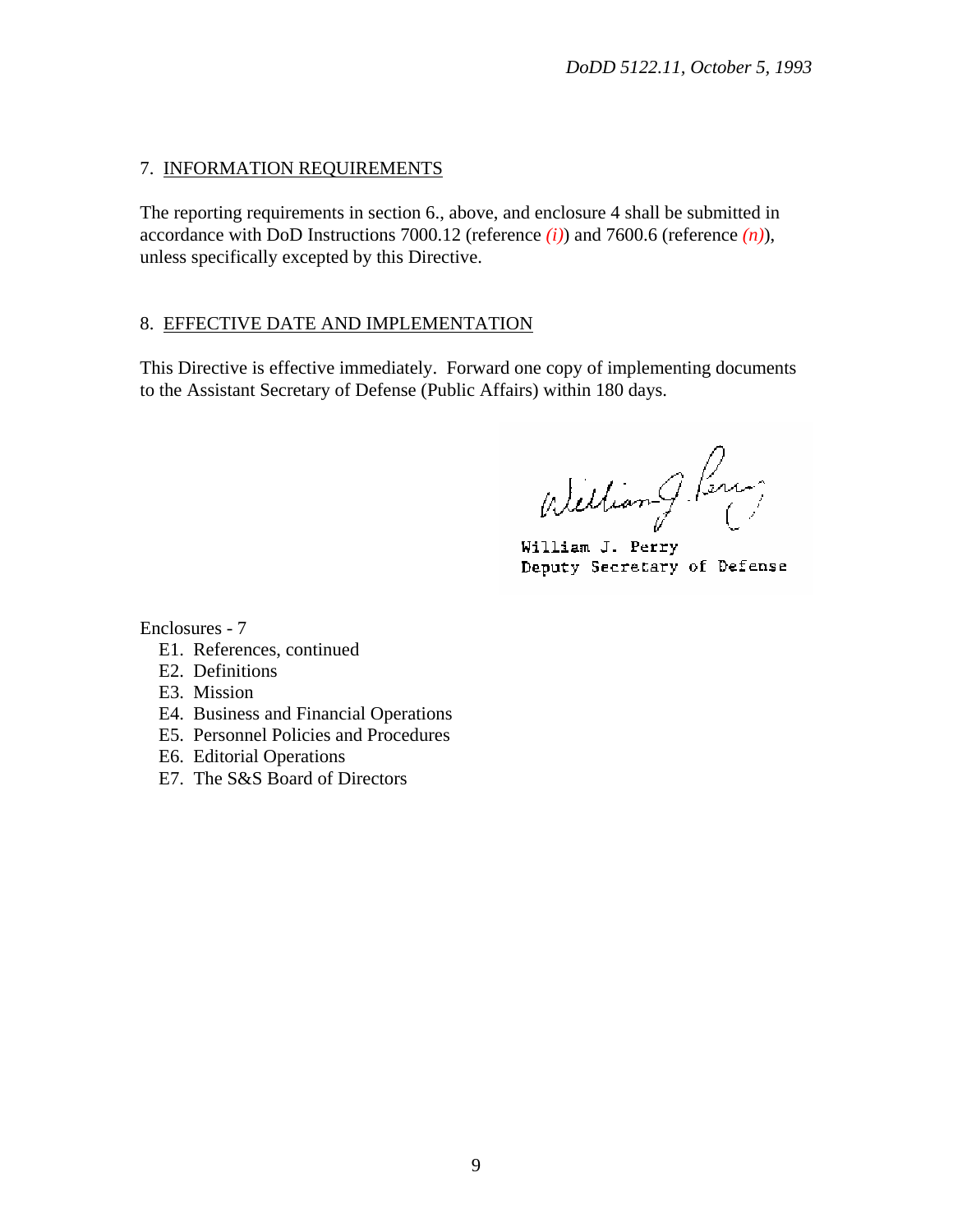# E1. ENCLOSURE 1

## REFERENCES, continued

- (d) DoD Directive 1015.6, "Funding of Morale, Welfare, and Recreation Programs," August 3, 1984
- (e) DoD Instruction 1330.18, "Resale Activities Conducted With The Use of Nonappropriated Funds, Other Than By Military Exchanges," August 28, 1974
- (f) DoD Directive 5500.7, "Standards of Conduct," August 30, 1993
- (g) Manual for Courts-Martial, United States, 1984
- (h) Executive Order 12958, "National Security Information," April 17, 1995
- (i) DoD Instruction 7000.12, "Financial Management of Morale, Welfare and Recreational Activities," May 27, 1987
- (j) DoD 7000.14-R, "Department of Defense Financial Management Regulation," Volume 13, "Nonappropriated Funds Policy and Procedures," August 1994
- (k) DoD Instruction 1100.13,"Surveys of Department of Defense Personnel," November 9, 1978
- (l) DoD Directive 5200.1, "DoD Information Security Program," June 7, 1982
- (m) DoD 5200.1-R, "Information Security Program Regulation," June 1986
- (n) DoD Instruction 7600.6, "Audit of Nonappropriated Fund Instrumentalities and Related Activities," April 16, 1987
- (o) DoD Directive 7650.3, "Follow-up on General Accounting Office, DoD Inspector General, and Internal Audit Reports," September 5, 1989
- (p) DoD Instruction 1000.15, "Private Organizations on DoD Installations," September 22, 1978
- (q) DoD 4525.8-M, "DoD Official Mail Manual," July 1987
- (r) The Joint Committee on Printing, Congress of the United States, "Government Printing and Binding Regulations," November 1987
- (s) DoD Instruction 1015.2, "Military Morale, Welfare, and Recreation (MWR) Activities," June 14, 1995
- (t) DoD Instruction 1330.13, "Armed Forces Professional Entertainment Program Overseas," September 8, 1985
- (u) DoD Directive 5120.20, "Armed Forces Radio and Television Service (AFRTS)," December 17, 1991
- (v) DoD Instruction 1015.10, "Programs for Military Morale, Welfare, and Recreation," November 3, 1995
- (w) DoD Directive 7050.1, "Defense Hotline Program," March 20, 1987
- (x) DoD Instruction 5240.4, "Reporting of Counterintelligence and Criminal Violations," September 22, 1992
- (y) DoD Directive 5400.7, "DoD Freedom of Information Act Program," May 13, 1988
- (z) Section 552 of title 5, United States Code, "Freedom of Information Act"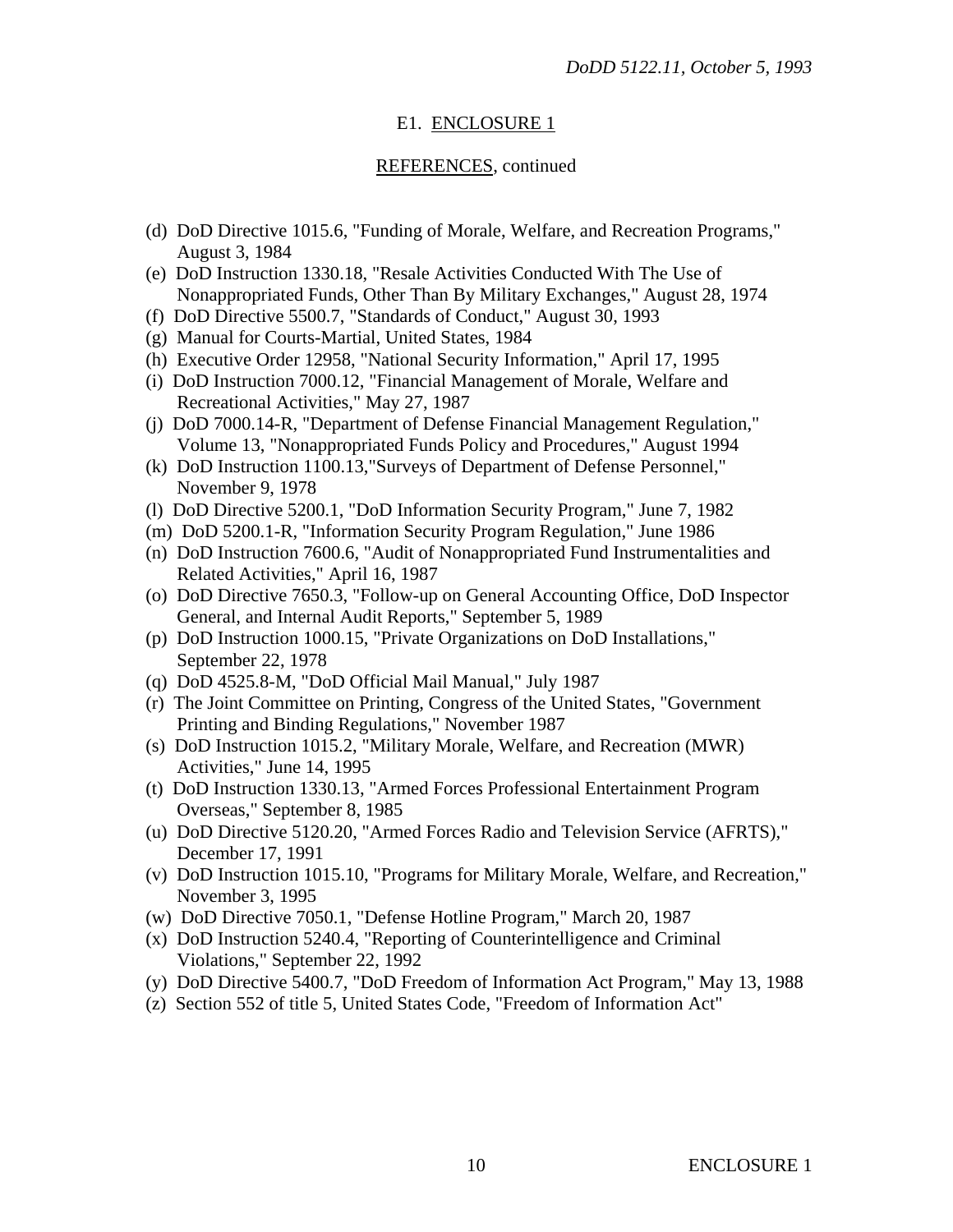## E2. ENCLOSURE 2

## **DEFINITIONS**

E2.1.1. Adverse Conditions. Conditions that may adversely affect the survival of the newspapers such as troop drawdown, increase in troop population, currency fluctuations, inflation, armed conflict, national contingency deployment, and others.

E2.1.2. Stars and Stripes (S&S). The organizations that perform the administrative, editorial, and business operations, which include *newspapers, job-printing* plants, etc., necessary to do their mission.

E2.1.3. STARS AND STRIPES. The title of one, or both, depending on the context of usage, of the newspapers produced by the S&S.

E2.1.4. S&S Commander-Publisher. The senior position in each S&S responsible for simultaneously performing dual functions. This military officer commands the S&S to which assigned, while also serving as the publisher of the STARS AND STRIPES produced by that organization.

E2.1.5. STARS AND STRIPES Editor. The senior civilian position on the newspaper editorial staff of the S&S to which he or she is assigned. All mention of "the editor" in this Directive refers exclusively to this position, unless otherwise specified.

E2.1.6. S&S Management Action Group (MAG) and S&S Steering Committee. These are ad hoc joint committees between the OASD(PA) and the OASD*(FMP)* that address S&S personnel and business policies. The S&S MAG is chaired by the senior OASD(PA) AFIS member and includes members from the OASD*(FMP)* and other DoD offices with the authority and expertise to address various S&S problems. The Director of the AFIS, and the Deputy Assistant Secretary, OASD*(FMP)*, serve as co-chairman of the S&S Steering Committee that addresses DoD-level S&S issues. Neither the DoD S&S Steering Committee, nor the S&S MAG, involve themselves in STARS AND STRIPES editorial policies.

E2.1.7. S&S Ombudsman. A highly qualified journalist hired from outside the Department of Defense for a term of 3 years who independently advises the Unified *Combatant* Command CINCs, the S&S commander-publisher, the STARS AND STRIPES editor, the Director of the AFIS, and the Congress on matters of readership interest in the STARS AND STRIPES.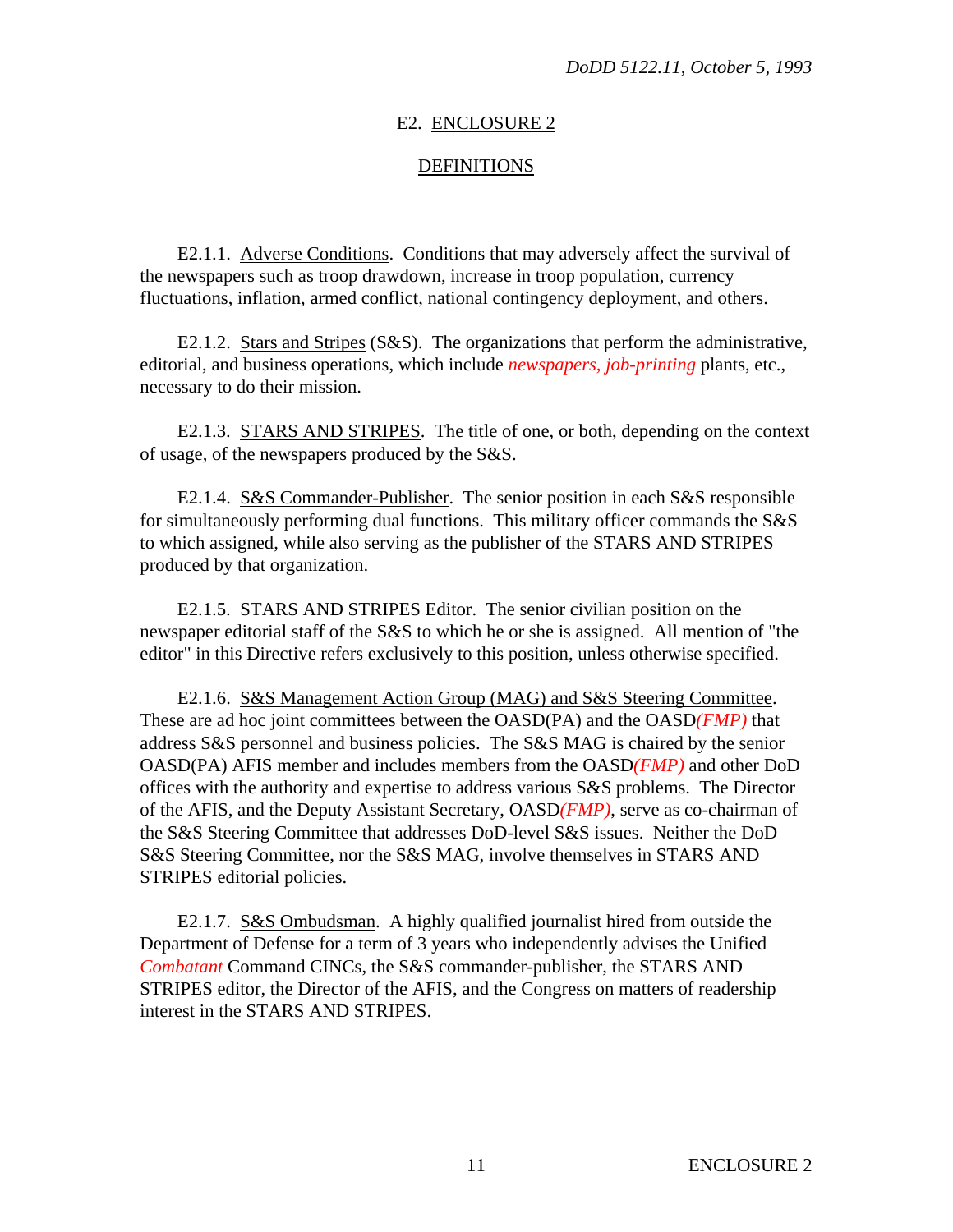#### E3. ENCLOSURE 3

#### MISSION

E3.1.1. General. The S&S organizations shall contribute to the overall U.S. *joint defense* mission overseas by providing news and information for the Armed Forces internal audiences serving in a Unified *Combatant* Command area of responsibility, or deployed in support of designated *joint Service* exercises, contingency operations, or situations of armed conflict. That shall be done through the operation of a daily *newspaper.*

E3.1.2. Newspapers. The STARS AND STRIPES coverage of news and information makes possible the continued exercise of the responsibilities of citizenship by DoD personnel and their families overseas. The STARS AND STRIPES are to be published overseas during peacetime, contingency operations, and armed conflicts. They shall provide the same range of international, national, and regional news and opinion from commercial sources, as is provided by newspapers in the United States. Additionally, to better serve their readers, the STARS AND STRIPES shall pay special attention to news of local, host-country conditions relevant to their audiences. They shall provide, through their reporters and bureaus, news of local military communities within the theater and news of the U.S. Government, the Department of Defense, the Military Services, and theater operations not usually available to readers from outside commercial sources. The STARS AND STRIPES are to serve the interests of their overseas DoD readership as do prominent commercial daily newspapers throughout the United *States.*

E3.1.3. *The* S&S Job Shop Printing. The S&S are authorized to operate job shop printing, to include book publishing and/or printing, within the Unified *Combatant* Commands for U.S. military community newspapers; military organizations; NAFIs; morale, welfare, and recreation (MWR) activities; private organizations of interest and concern to the Department of Defense, as designated by DoD Instruction 1000.15 (reference (p)); DoD employees and their immediate families; and others designated by the Unified *Combatant* Command.

E3.1.4. *War-Time Mission and Contingency Operations*. The S&S shall provide the STARS AND STRIPES on a daily basis for transportation to, and distribution in, the designated area of operations, as requested and funded by the responsible Unified *Combatant* Command CINC, and supported by the respective Unified *Combatant* Command owning the S&S organization. The Unified *Combatant* Commands shall plan for required airlift on a timely basis and intra-theater distribution of daily STARS AND STRIPES newspapers as part of their operational planning documents. Intra-theater distribution and required airlift of the STARS AND STRIPES shall be the responsibility of the supported Unified *Combatant* Command CINC and respective component commands, who shall reimburse the S&S for non-resale issues on a per-issue basis.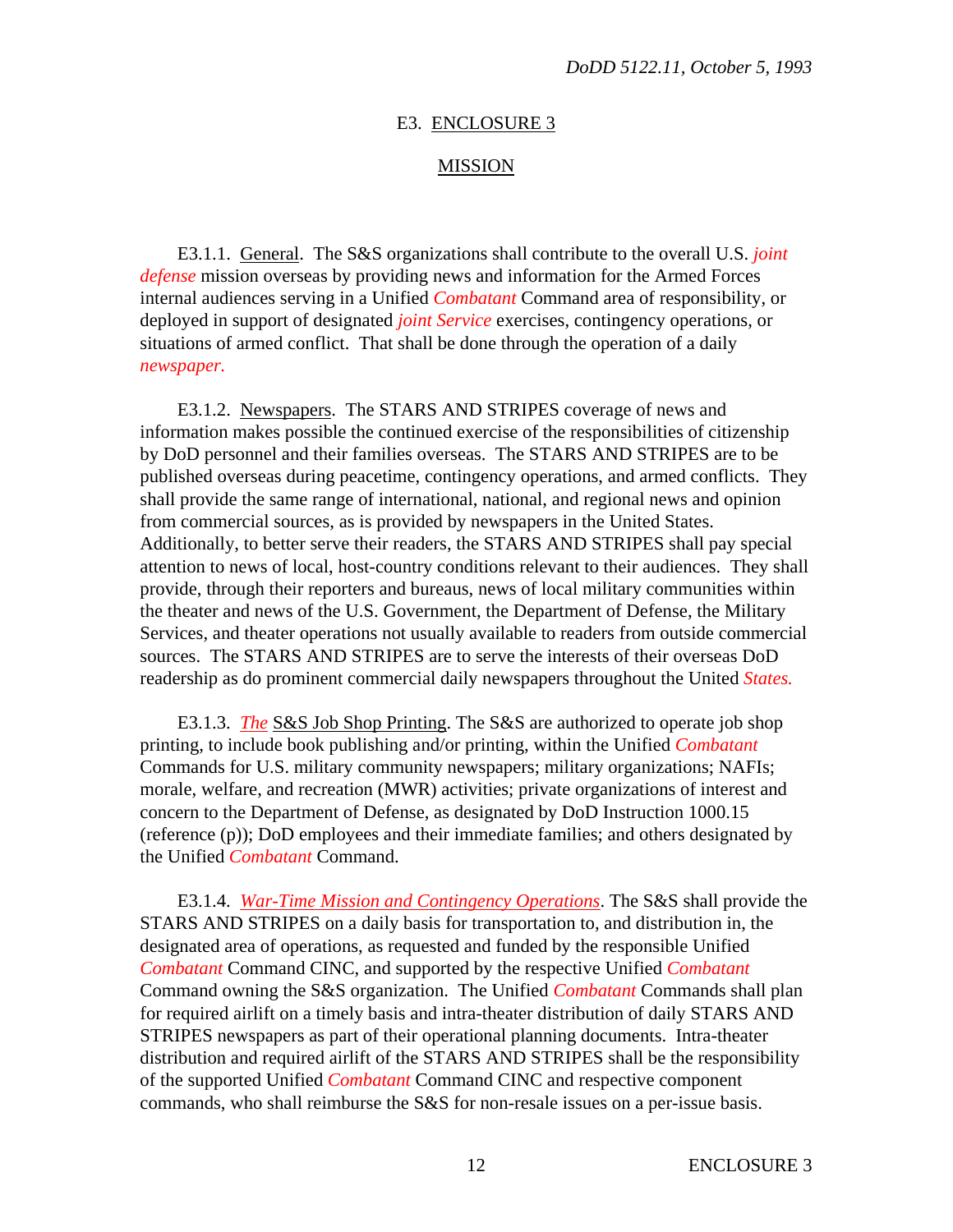When deployed to an area of operations, the STARS AND STRIPES reporters shall operate in the same manner as commercial media representatives. The deployed STARS AND STRIPES reporters shall be eligible for participation in DoD and commandsponsored regional and local media pools.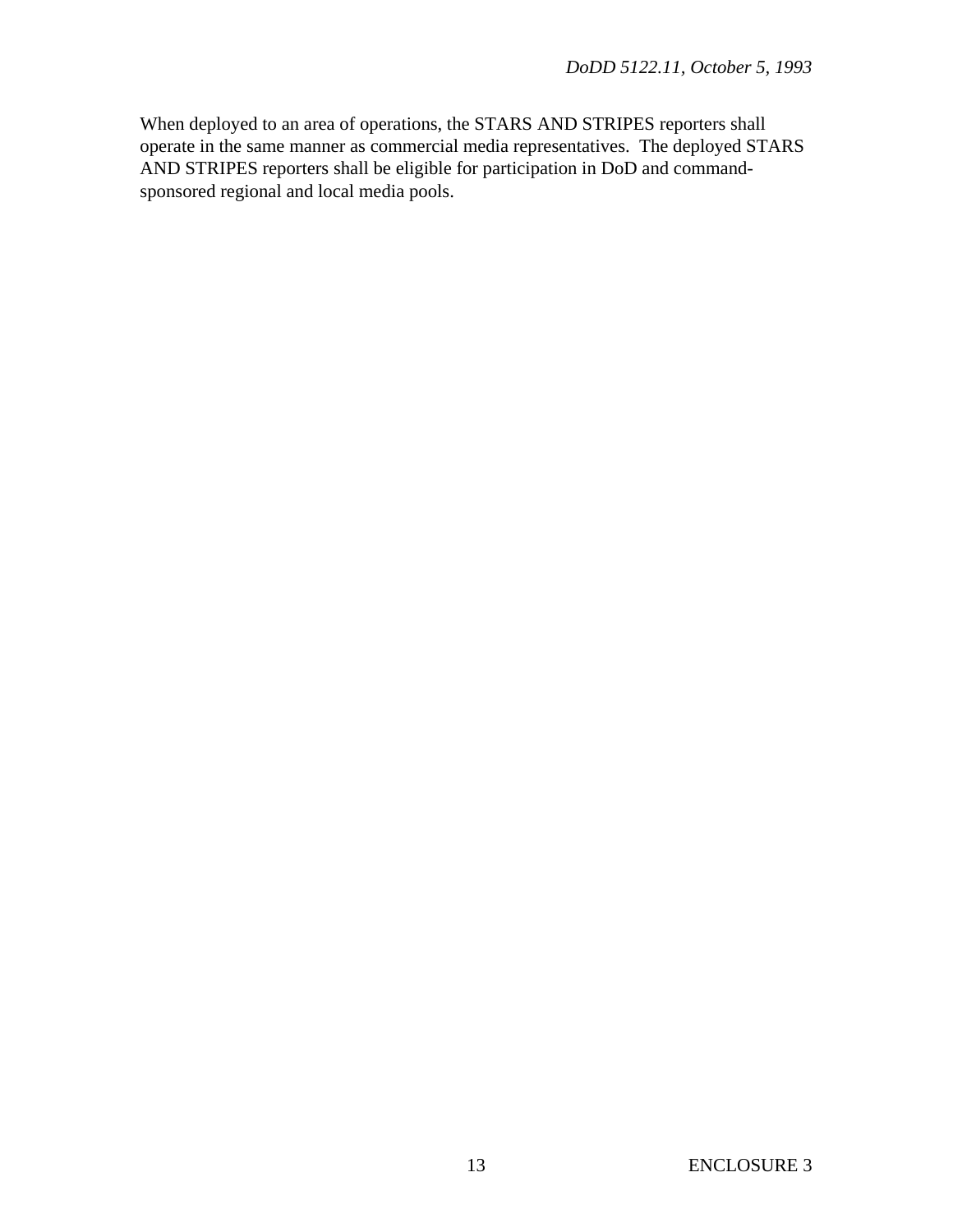# E4. ENCLOSURE 4

## BUSINESS AND FINANCIAL OPERATIONS

## E4.1. GENERAL FINANCIAL OPERATIONS

E4.1.1. The Director of the AFIS shall administer the S&S as the central financial manager of the S&S organizations, with the authority to allocate and distribute all NAF and APF resources between the organizations. The S&S shall report as prescribed in DoD Instruction 7000.12 (reference (i)), providing information copies to the Unified *Combatant* Commands and the Director of the AFIS.

E4.1.1.1. The S&S shall be authorized NAF and APF support as category B NAFIs as provided under DoD Directive 1015.6 (reference (d)).

E4.1.1.2. The S&S shall be funded to the maximum extent possible through the sale and distribution of the newspaper, job printing; authorized advertising revenues; and other authorized sources of revenue, as approved by the Department of Defense and the Congress.

E4.1.1.3. APF support shall be kept to a minimum, consistent with the S&S mission.

E4.1.2. The Secretary of the Army shall be the DoD Executive Agent for NAF support to the S&S. If adverse conditions occur, the Director of the AFIS may apply to the Secretary of the Army for NAF support, and the other Military Services shall provide proportionate funding support through an MOA containing funding procedures coordinated with the Director of the AFIS. Copies of the agreement shall be provided to all concerned parties.

E4.1.3. The STARS AND STRIPES and other S&S commercial resale publications may be made available within the Unified *Combatant* Command to other U.S. Government Agency members, and U.S. Government contractors, as approved by the Unified *Combatant* Command.

E4.1.4. The S&S system of accounting and internal control shall conform with the requirements of DoD 7000.14-R (reference (j)), Army regulations on MWR activities and NAFIs, and NAF accounting policies and procedures. The S&S shall ensure that quarterly reports are furnished to the Unified *Combatant* Commands, the S&S Board of Directors, and the Director of the AFIS.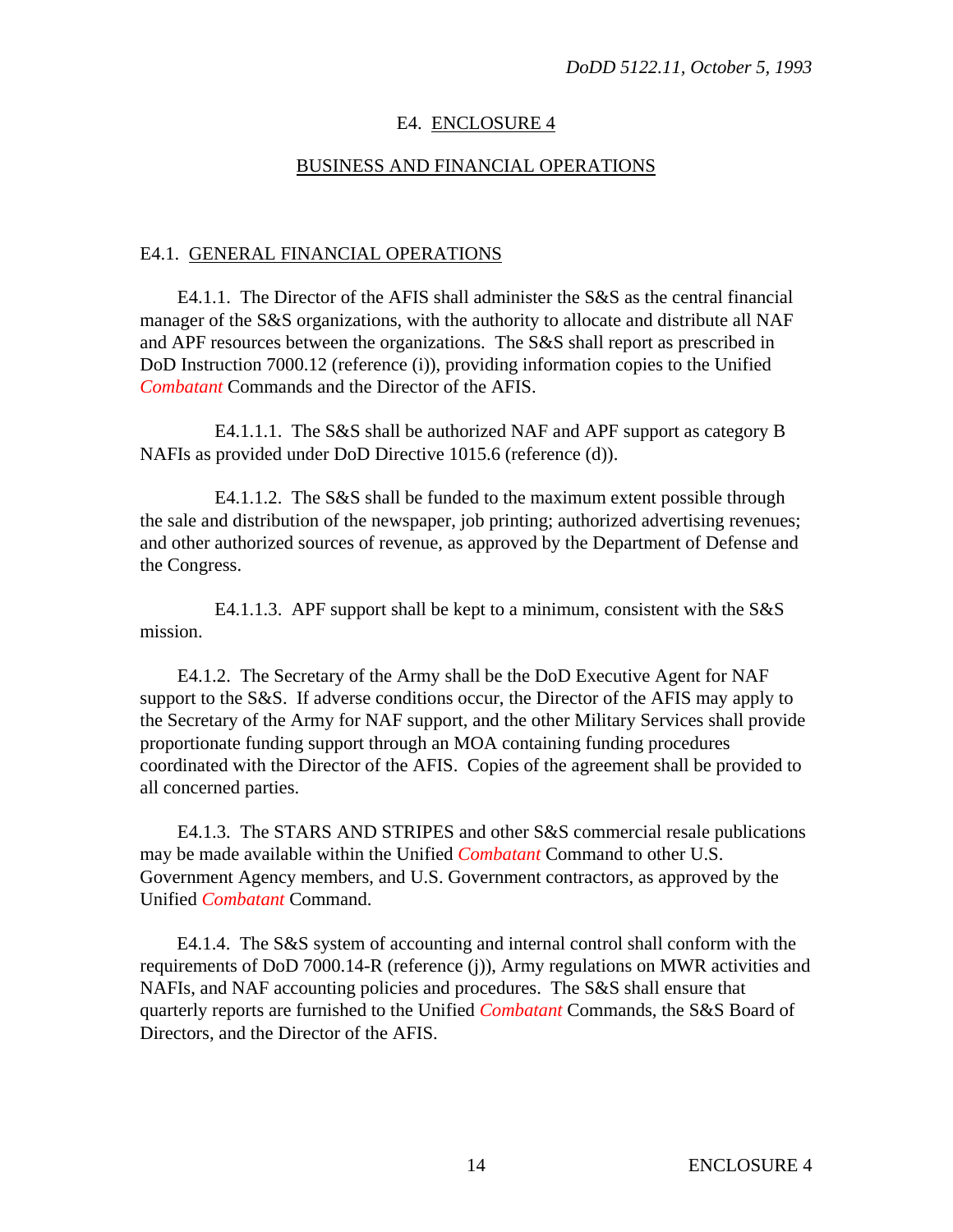# E4.2. APPROPRIATED FUNDS

In addition to reference (d), the S&S shall be authorized APF support:

E.4.2.1. As provided by the Under Secretary of Defense (Comptroller) for direct funding support when adverse conditions make such funding necessary to ensure the survival of the newspaper without impairment of mission capability.

E4.2.2. For regional air transportation of the newspaper, overseas "transportation of things" as authorized to joint-Service NAFIs; and electronic, optical, or satellite transmission of the newspaper when long distances require these modes to ensure timely and economical delivery.

E4.2.3. As required, to transport the STARS AND STRIPES to officially designated "remote and isolated" locations. The Unified *Combatant* Commands may authorize DoD official postage to remote and isolated locations, if that action is required to ensure timely delivery. Each S&S shall annually review its mailing support to minimize APF expenditures. The U.S. postal regulations apply to the S&S.

E4.2.3.1. The S&S shall use in-house or other non-postal means of transportation to distribute the newspaper to areas that are not designated as remote and isolated.

E4.3.2.2. The S&S are authorized to use official managerial and administrative mail related exclusively to the business of the U.S. Government in accordance with DoD 4525.8-M, Chapter 3, Subsection O.8 (reference (q)). Such official mail is also authorized to support archive responsibilities in the United States, as designated by the AFIS. Official mail may forward the STARS AND STRIPES through the Department of Defense to the Congress. Official mail is not authorized to provide the STARS AND STRIPES to general readership or to support in-theater distribution of S&S resale commercial publications.

E4.2.4. For transportation of military personnel incident to mission-essential travel, required military training, participation in contingency operations, in military field exercises, such as "REFORGER" or "TEAM SPIRIT," or to areas of armed conflict.

E4.2.5. In times of armed conflict or national contingency deployment, as directed by the Chairman of the Joint Chiefs of Staff for production and free distribution of the STARS AND STRIPES to forces as designated. The Unified *Combatant* Commands shall endeavor to provide the STARS AND STRIPES and other S&S services for DoD personnel engaged in military operations, contingency operations, and exercises in the most expeditious manner possible, as requested by the participating commands. The requesting Unified *Combatant* Command shall be responsible for distribution of the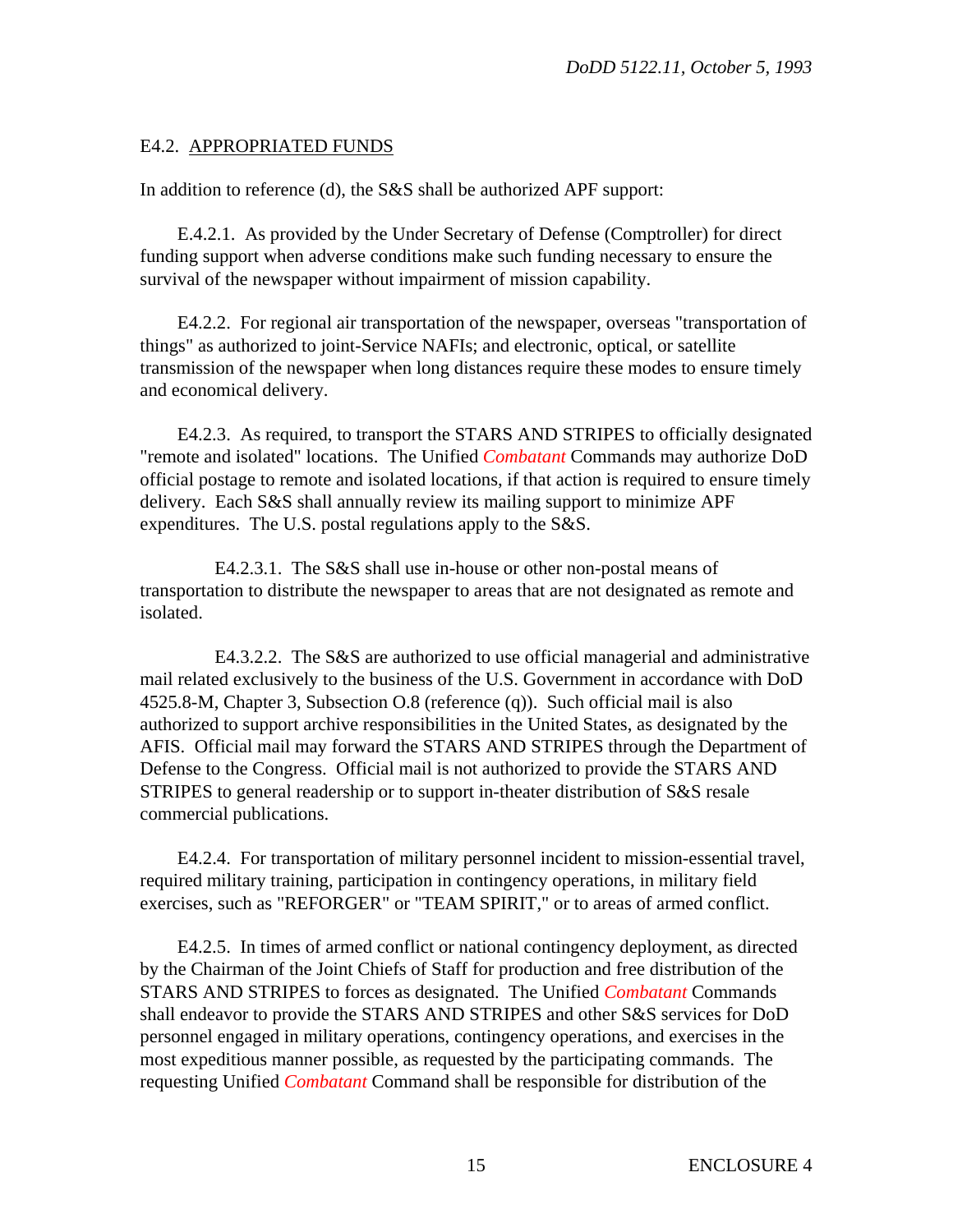STARS AND STRIPES within its theater of operations. These services shall be provided on a reimbursable basis to the S&S.

E4.2.6. In other agreements as made with the Unified *Combatant* Commands, the Department of Defense, and the Military Departments.

## E4.3. NONAPPROPRIATED FUNDS

The S&S NAFs shall be invested in the Army's Banking and Investment Program in accordance with DoD Instruction 7000.12 (reference (i)) and the implementing Army regulations. Each S&S shall participate in the Army's Risk Management Insurance Program in accordance with Army regulations.

# E4.4. ADVERTISING

E4.4.1. The STARS AND STRIPES are authorized to solicit, sell, publish, and circulate run-of-the-paper display advertising, paid classified ads, and supplement section advertising, to include price and brand names of products or services and related coupons. Implementation of the advertising authority shall be as specified by the Director of the AFIS.

E4.4.2. The STARS AND STRIPES may sell, through commercial advertising agencies, run-of-the-paper advertising of DoD recruiting and retention programs or activities.

E4.4.3. The S&S has the right to refuse any advertising.

E4.4.4. The STARS AND STRIPES may publish news stories on special DoDaffiliated tours or entertainment opportunities for DoD personnel and their dependents in accordance with DoD Instructions 1015.2 and 1330.13 (references (s) and (t)).

E4.4.5. The S&S may promote the STARS AND STRIPES; authorized advertising; and job printing services (except APF) in the STARS AND STRIPES. The STARS AND STRIPES also may promote literacy, health, safety, and other community service issues.

E4.4.6. The S&S may promote AFRTS schedules, programs, and services in their newspapers. The S&S shall cooperate with AFRTS outlets to promote each others' programs and services, as authorized by DoD Directive 5120.20 (reference (u)).

E4.4.7. As a newspaper operated by the Department of Defense, the STARS AND STRIPES may not: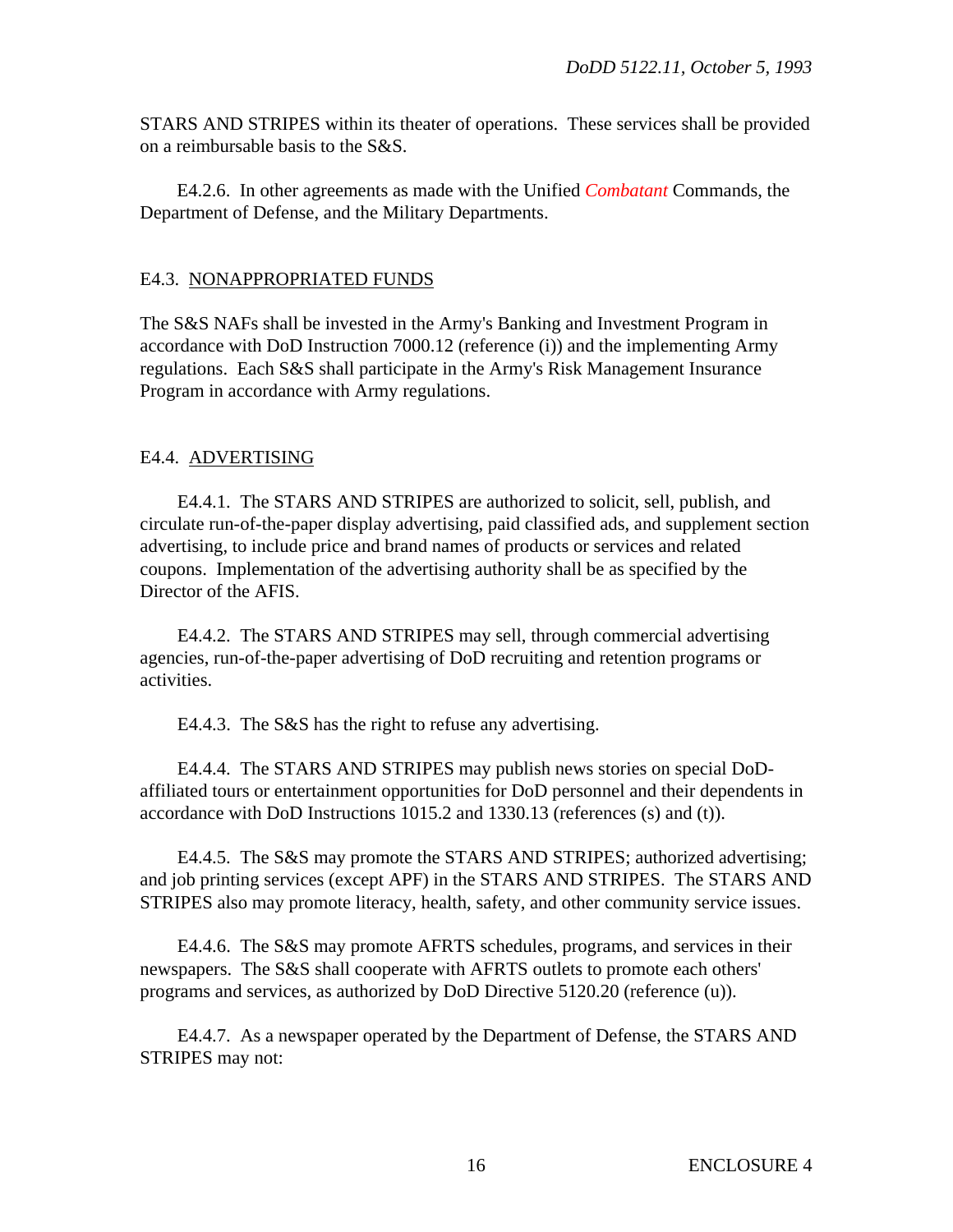E4.4.7.1. Contain any material that implies that the DoD Components or their subordinate levels endorse or favor a specific commercial and/or individually owned product, commodity, or service.

E4.4.7.2. Subscribe, even at no cost, to a commercial, feature wire, or other service whose primary purpose is the advertisement or promotion of commercial products, commodities, or services.

E4.4.7.3. Carry any advertisement that implies discrimination as to race, age, origin, gender, politics, religion, or physical characteristics that include health.

# E4.5. TRADEMARK

The S&S shall trademark the STARS AND STRIPES in overseas areas where it is distributed.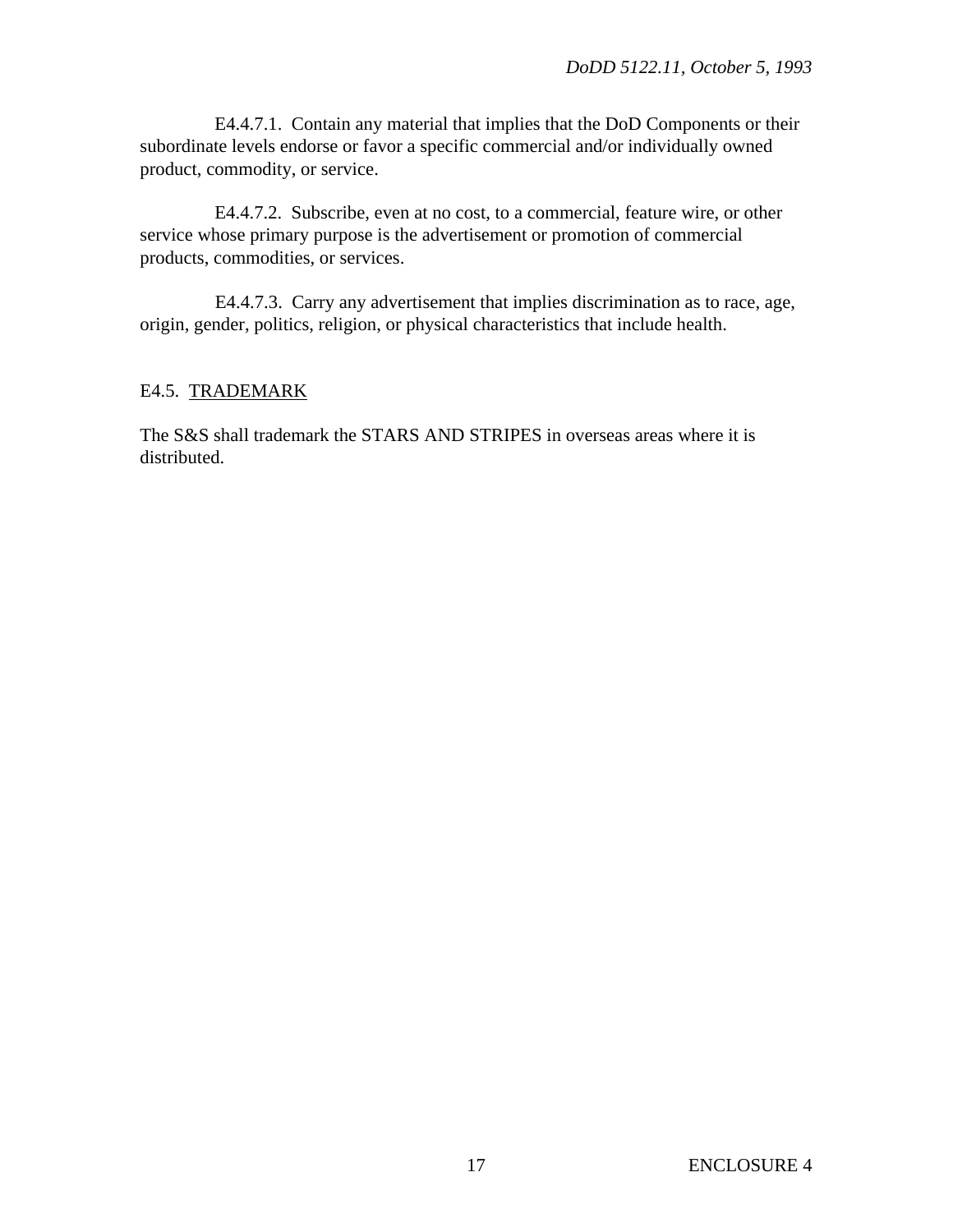# E5. ENCLOSURE 5

## PERSONNEL POLICIES AND PROCEDURES

## E5.1. GENERAL NAF EMPLOYMENT POLICIES

E5.1.1. The S&S shall have a personnel system that is business oriented in terms of personnel management concepts. The system shall provide maximum authority and accountability to the S&S managers at all levels and shall endeavor to improve productivity through a system of awards and bonuses for high-performing employees. The S&S NAF employees shall be governed in accordance with the U.S. Army NAF regulations, except where exceptions to general policy have been granted by the Unified *Combatant* Commands, the AFIS, and the U.S. Army to the S&S.

E5.1.2. As DoD employees, the S&S civilian personnel shall abide by DoD Directive 5500.7 (reference *(f))*, the Department of Defense, the Unified *Combatant* Command, and the U.S. Army regulations, U.S. laws governing Government employees, the applicable host-nation laws, and the applicable SOFA requirements. The S&S commander-publisher shall ensure that the S&S employees are made aware of those provisions before being hired and that employees receive adequate personnel training.

E5.1.3. The S&S shall endeavor to recruit civilian personnel with solid experience, education, and performance credentials in the required business, publishing, or editorial disciplines. The S&S, as part of its hiring practices, shall specify terms of Government employment and include responsibilities, such as those in DoD Directive 5500.7 (reference  $(f)$ ), so that the S&S civilian employees are fully aware of their obligations as DoD employees.

## E5.2. APF PERSONNEL ASSIGNMENT AUTHORITY

Appropriated-funded manpower staffing to operate, manage, or support the S&S is authorized under DoD Directive 1015.4 (reference (v)).

## E5.3. MILITARY OFFICER PERSONNEL PROCEDURES

E5.3.1. Candidates for the S&S military officer positions shall be nominated by the Military Services, through the Director of the AFIS, to the Unified *Combatant* Command CINCs, who shall make the final selection. The S&S military officer positions considered for nomination shall be the S&S commander-publisher and deputy commander(s).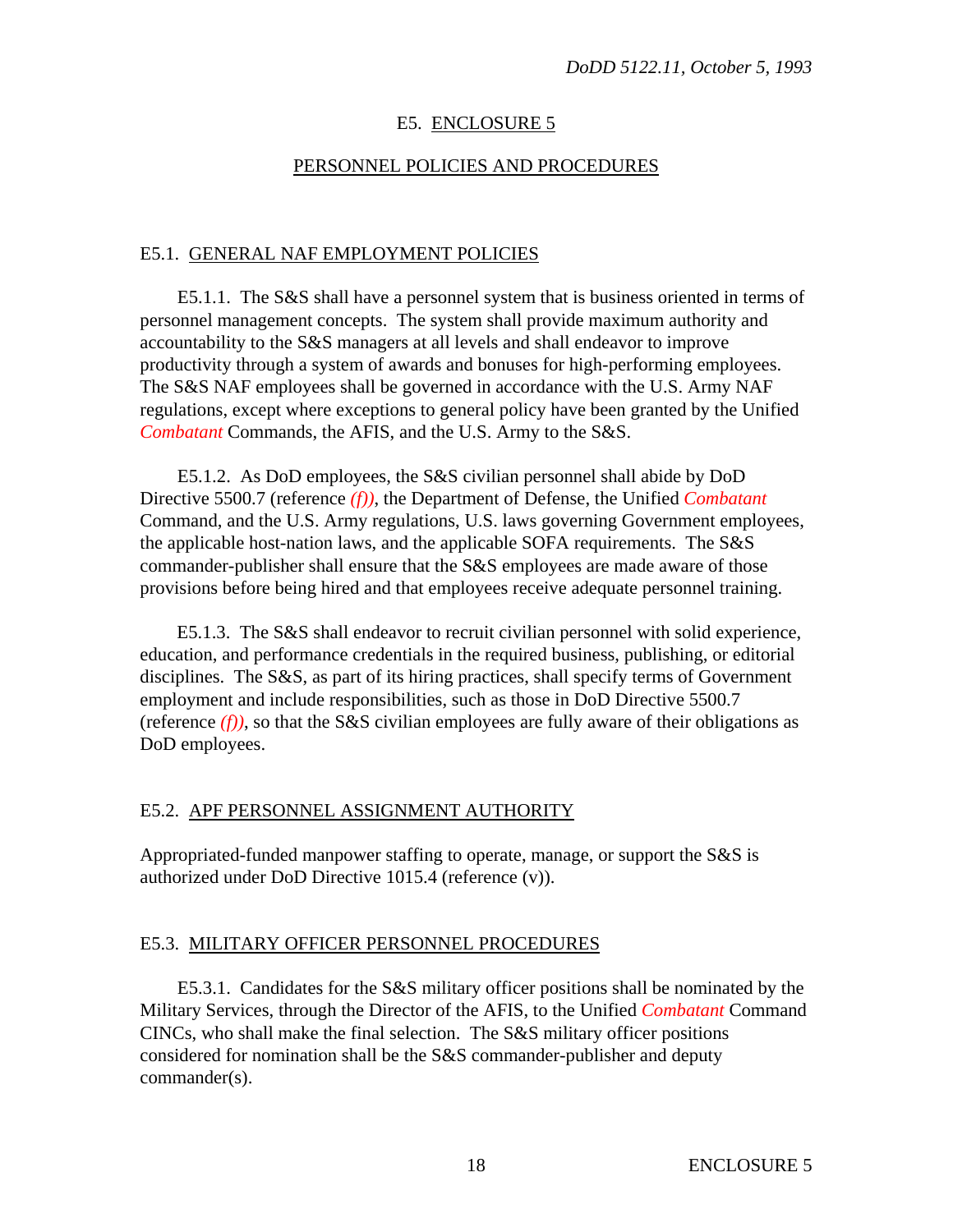E5.3.1.1. The S&S commander-publisher should have military public affairs and joint-Service experience, and a journalism degree.

E5.3.1.2. The S&S officers supervising business operations should have experience in DoD Comptroller functions and be familiar with laws and regulations applicable to DoD and NAFI business operations. A master's degree in business administration is desirable, but not mandatory.

E5.3.1.3. Instead of an advanced degree or military public affairs experience, nominees may be authorized, by the Unified *Combatant* Command CINC and the AFIS, to substitute a DoD-funded "training-with-industry" program with comparable newspaper operations in the United States.

E5.3.1.4. The Unified *Combatant* Commands shall forecast military vacancies in the S&S to allow time for the Military Services' nomination processes to be completed and provide for education before the S&S assignment.

E5.3.1.5. The Military Services shall provide highly qualified officers for all S&S assignments at the required grade levels.

E5.3.2. Military officers selected for duty as S&S commander-publisher shall undergo a "training-with-industry" program to provide real-world training with a commercial newspaper. That program shall be administered by the Director of the AFIS, in coordination with the Military Services and the Unified *Combatant* Commands.

## E5.4. ENLISTED MEMBERS OF THE STARS AND STRIPES EDITORIAL STAFF

E5.4.1. Enlisted military personnel shall be assigned to the STARS AND STRIPES editorial staff, as reflected in the designated Unified *Combatant* Command Joint Manpower Program (JMP) documents, on a nominative basis. The Military Services shall nominate the most mature and professional personnel for assignment to the STARS AND STRIPES editorial staff at the required JMP grade- and experience-level, coordinating with the Unified *Combatant* Commands and the Director of the AFIS. Nominations shall be considered on a competitive basis by the S&S commanderpublisher and the STARS AND STRIPES editor. The S&S shall request nominations 18 months before projected billet vacancies. The Military Services shall forward nominations 6-10 months in advance to the S&S, (ATTN: S&S Commander-Publisher). The Military Services shall provide the S&S with reasonable overlap of military enlisted members serving on the STARS AND STRIPES editorial staff.

E5.4.2. The S&S commander-publisher shall coordinate with the Unified *Combatant* Commands to ensure that there is an appropriate mixture of Military Service billets and/or assignments represented in the S&S to preserve the tradition of the STARS AND STRIPES as joint-Service newspapers.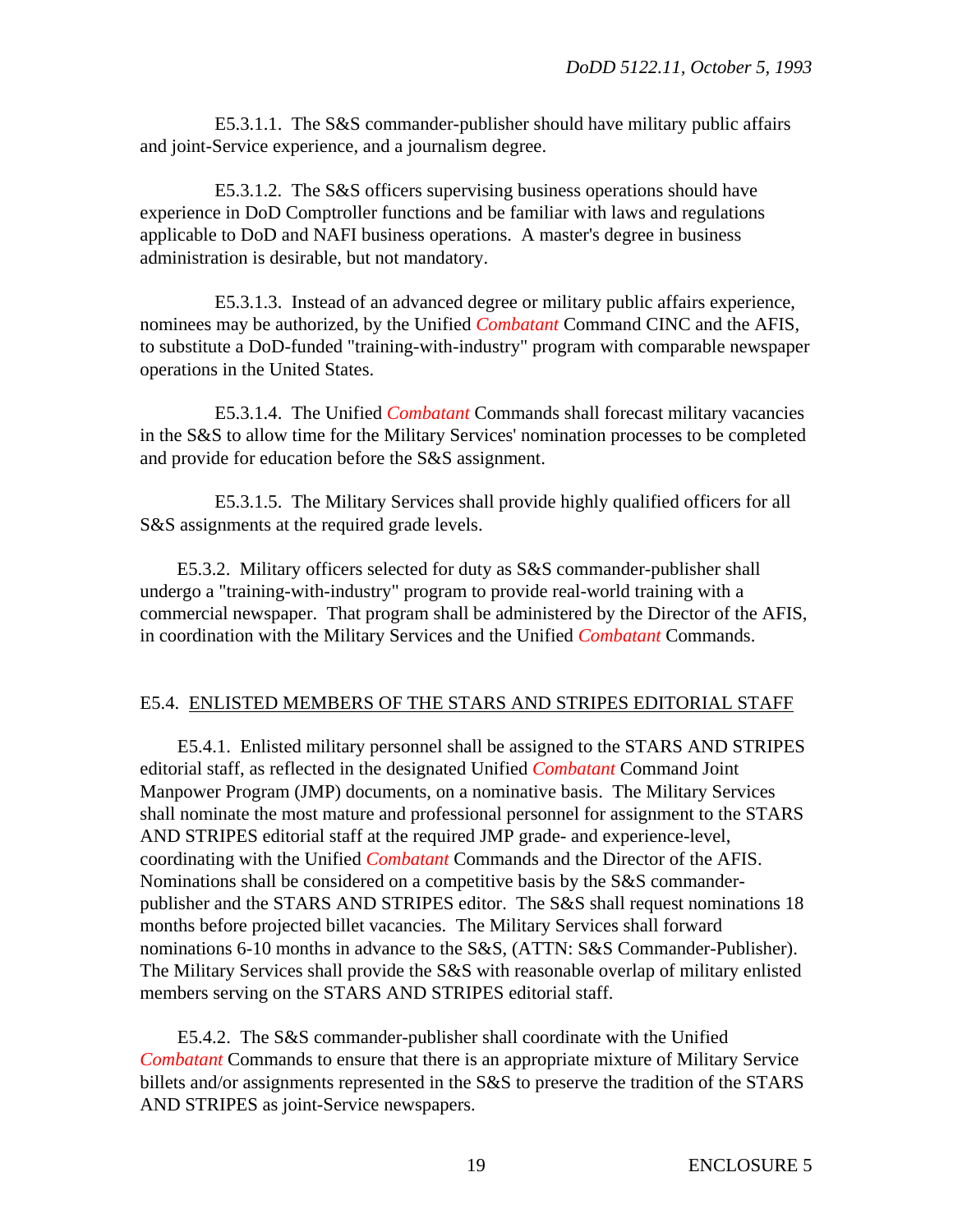#### E6. ENCLOSURE 6

#### EDITORIAL OPERATIONS

#### E6.1. GENERAL

E6.1.1. The STARS AND STRIPES shall serve the interests of their overseas DoD readership, as commercial daily newspapers serve their readers throughout the United States. However, as a Government organization, the STARS AND STRIPES news staff may not take an independent editorial position. The STARS AND STRIPES editorial practices and policies shall be in accordance with the highest standards of American journalism.

E6.1.2. The STARS AND STRIPES editor, with the concurrence of the S&S commander-publisher, and the Unified *Combatant* Command CINC, as the owner of the newspaper, may establish a standard code of personal and professional ethics and general editorial principles similar to those developed at major metropolitan newspapers or by professional journalists in organizations such as the Society of Professional Journalists. Those codes usually stress the following:

E6.1.2.1. Responsibility of the newspaper to fully inform its readership.

E6.1.2.2. Freedom of the press.

E6.1.2.3. Commitment to personal and professional ethics.

E6.1.2.4. Emphasis on content accuracy, objectivity, and fair representation of all sides of an issue.

(When developed, copies of the code and style guides shall be provided to the Unified *Combatant* Command CINC and the Director of the AFIS.)

E6.1.3. The STARS AND STRIPES editor shall be responsible for developing editorial procedures and, if required, a style guide that mirrors daily U.S. commercial newspapers.

E6.1.4. The editorial content of the STARS AND STRIPES shall be governed by the general principles applicable to quality commercial press as follows:

E6.1.4.1. Presentation of News. A major purpose of the STARS AND STRIPES is to provide news and information from varied sources. This aids DoD members and their families stationed overseas to exercise their democratic citizenship responsibilities.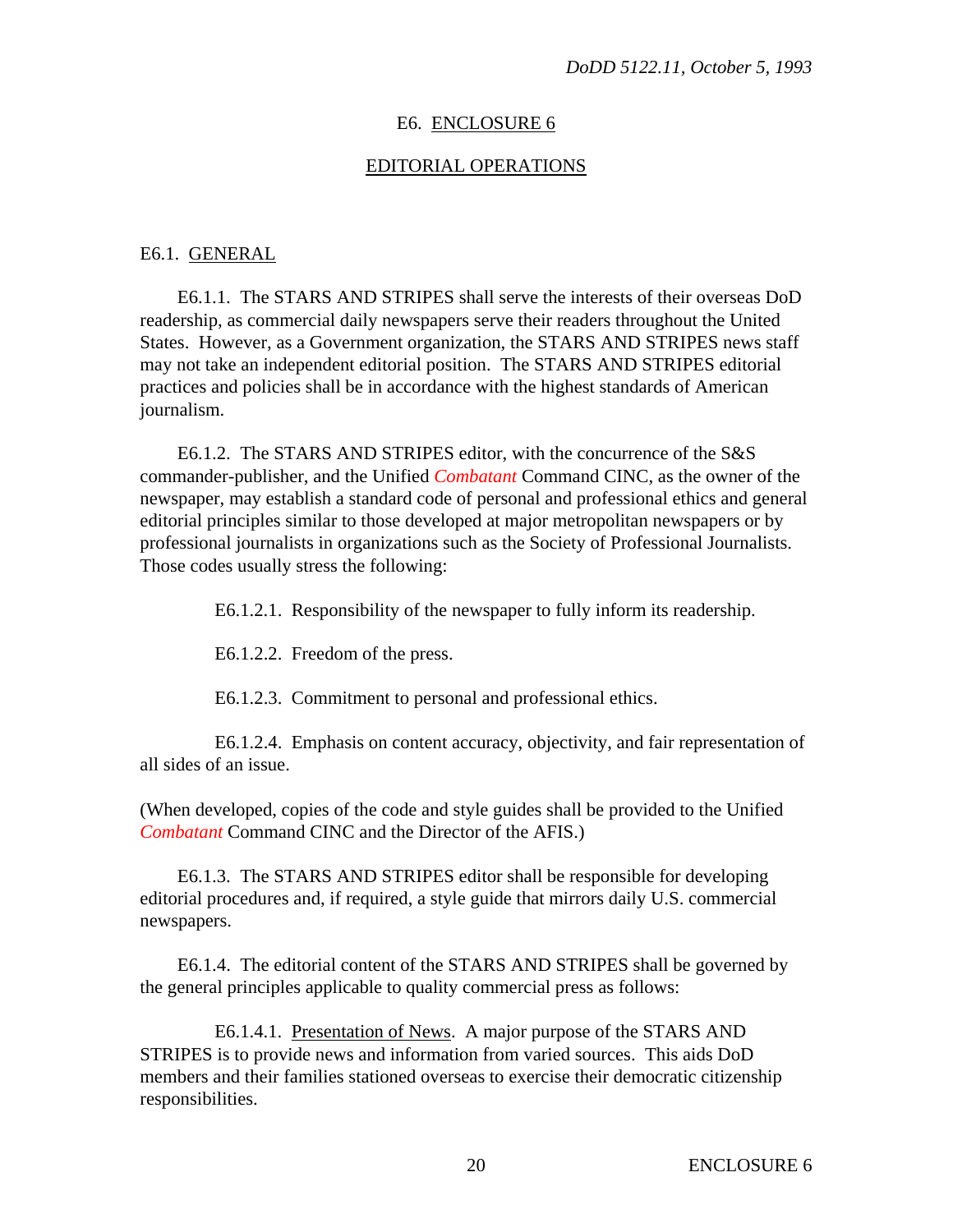E6.1.4.2. Commercially Contracted News, Features, and Opinion Columns. The STARS AND STRIPES purchase (or contract for) and carry news stories, features, syndicated columns, comic strips, and editorial cartoons from commercial services or sources. Wire-service news, information, and feature material may be edited in accordance with source contracts and for space requirements. The STARS AND STRIPES reflect the news of the day being carried in comparable U.S. commercial daily newspapers. They should reflect different sides of issues over a reasonable amount of time.

E6.1.4.3. Staff-Generated Copy. In keeping with the standards established for major daily commercial newspapers in the United States, staff-generated news and features in the STARS AND STRIPES shall be accurate, factual, impartial, and objective. News stories and feature material shall distinguish between fact and opinion. Every effort should be made to attribute quotations and facts to identified sources. In the case of controversial or sensitive stories, the STARS AND STRIPES editor, or his or her designee, shall ascertain the identity of confidential sources, as required by normal journalistic practices that ensure that sources are credible. The STARS AND STRIPES may use the normal range of journalistic techniques including "people-on-the-street" interviews if that technique does not constitute a political poll.

## E6.1.4.4. Political Campaign News

E6.1.4.4.1. The STARS AND STRIPES shall publish coverage of the U.S. political campaigns from commercial news sources. Presentation of such political campaign news shall be made on an impartial, unbiased, and nonpartisan basis reflecting DoD policies of non-endorsement of any specific candidate for an elected office. Every effort should be made to ensure that the STARS AND STRIPES reflect the full spectrum of campaign news being published in the United States on national candidates and issues.

E6.1.4.4.2. The STARS AND STRIPES shall support the Federal Voting Assistance Program by carrying factual information about registration and voting laws.

E6.1.4.5. The STARS AND STRIPES shall provide balance in commercial syndicated columns. Since the STARS AND STRIPES may not take an independent editorial position, a balanced selection of syndicated opinion columns shall be published over a reasonable time period. The presentation of syndicated editorial cartoons should reflect the full spectrum of topical editorial cartoons being published throughout the United States. The S&S commander-publisher shall provide the Unified *Combatant* Commands annual assurance that the required balance for syndicated opinion columns has been met.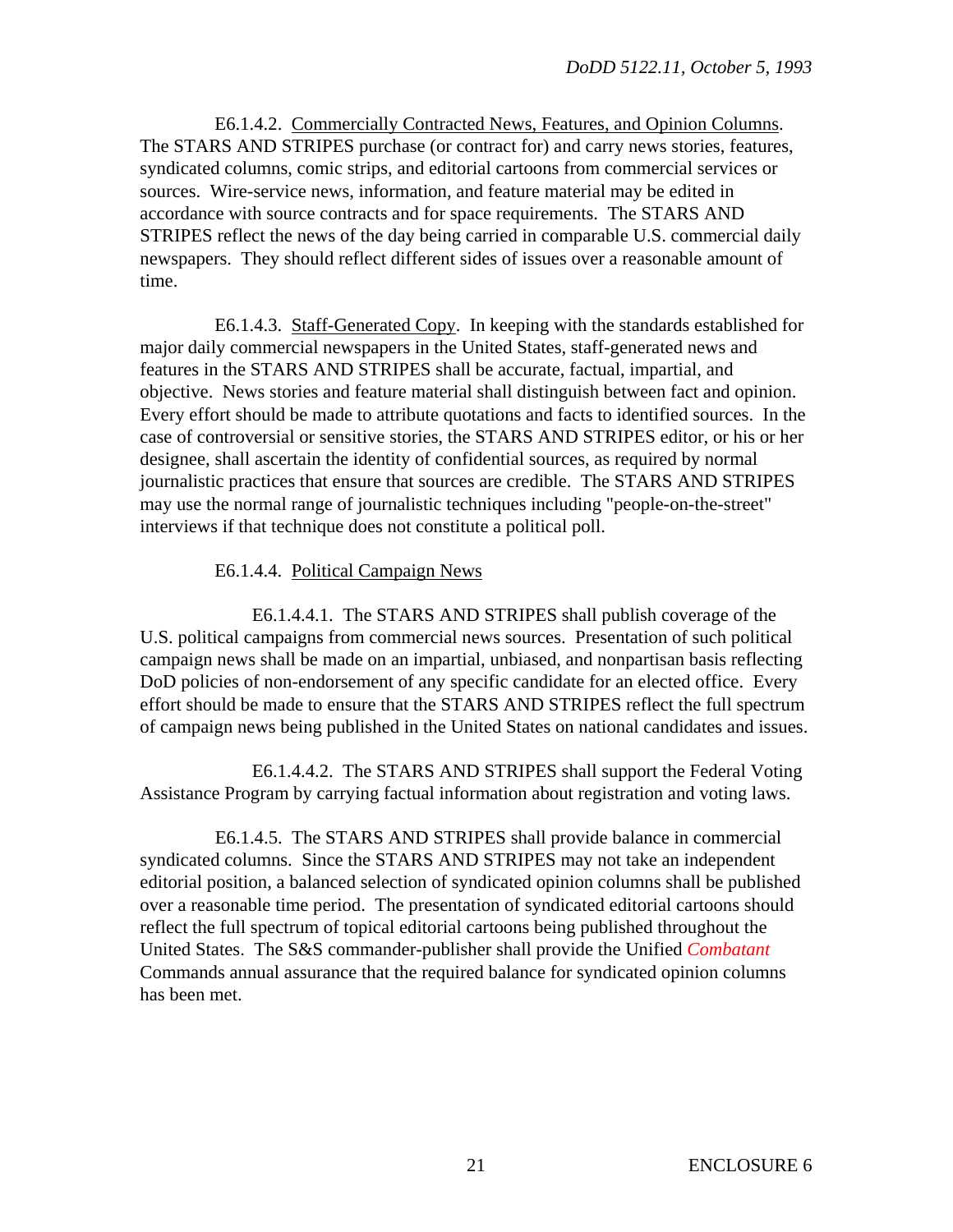# E6.2. ADMINISTRATIVE

E6.2.1. The STARS AND STRIPES shall comply with DoD Instruction 1100.13 (reference (k)) on polls, surveys, and straw votes. The STARS AND STRIPES may not conduct a poll, a survey, exit polls, or a straw vote on any political campaign. The STARS AND STRIPES may publish polls, surveys, and/or straw votes furnished to the newspaper through its contracted wire-services. The STARS AND STRIPES may not conduct lottery games.

E6.2.2. The STARS AND STRIPES shall have the following disclaimer placed in the masthead or at the extreme bottom of one of the prominent pages, segregated from copy in a box:

# E6.3. EDITORIAL

E6.3.1. The STARS AND STRIPES news staffs are authorized to gather and report news, good and bad, on the Department of Defense and its subordinate commands. All reporting necessarily requires some investigation and, as with journalists on commercial newspapers, the STARS AND STRIPES news staff members have the right and need to ask questions and expect responses to fulfill the S&S mission. However, the STARS AND STRIPES is not an authorized investigative agency, such as military law enforcement agencies, investigative bodies, or an Inspector General, and shall not function in that capacity. As DoD employees, the STARS AND STRIPES news staff members must adhere to the DoD personnel policies that may not usually apply to journalists employed by commercial newspapers and must comply with DoD Directive 5500.7 (reference  $(f)$ ) and, as applicable, the MCM, 1984 (reference  $(g)$ ).

E.6.3.1.1. Since most journalistic reporting is investigative by nature, "investigative reporting," as such, is not banned. The STARS AND STRIPES reporters have the same need to ask questions of sources, and expect responses, as do commercial newspaper journalists. While the STARS AND STRIPES staff cannot conduct independent investigations that fall under the jurisdiction of various military law enforcement or designated investigative agencies, the STARS AND STRIPES may report on open or completed investigations by agencies authorized to perform investigative functions. If the STARS AND STRIPES employees note unlawful or criminal actions in their performance of duty, they must report such incidents immediately to the S&S commander-publisher or to their immediate supervisor, in accordance with reference *(f)*, who shall also comply with reference *(f)* and, as applicable, DoD Directive 7050.1 and DoD Instruction 5240.4 (references  $(w)$  and  $(x)$ ). If there is an authorized investigation, a STARS AND STRIPES reporter or editor cannot protect a source as confidential when the information may be required to complete the investigation. Coverage of an investigation, from a news perspective, should be based on case progress or the resolution provided by the investigative agency if considered newsworthy by the STARS AND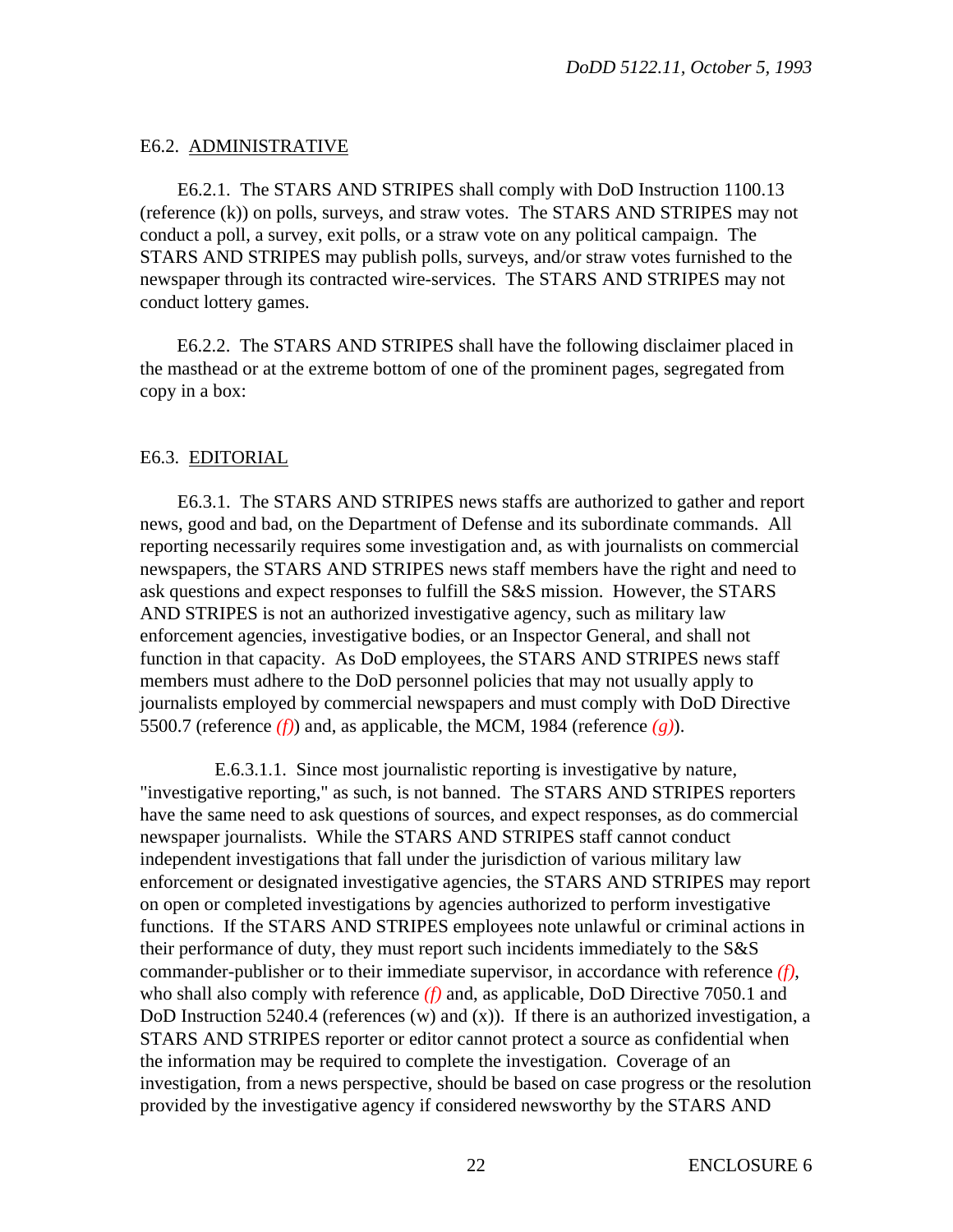STRIPES. The STARS AND STRIPES editorial procedures shall not prohibit publishing news of independent investigations furnished by commercial media and, therefore, in the public domain.

E6.3.1.2. The STARS AND STRIPES staff may not knowingly place classified information in STARS AND STRIPES staff-generated material. That does not apply to public domain information attributed to commercially contracted news, features, or opinion columns.

E6.3.2. The STARS AND STRIPES editorial staffs shall receive the same treatment as commercial media.

E6.3.2.1. The STARS AND STRIPES reporters shall have the same right to ask questions, to gain help, to have access, and to attend gatherings available to reporters from the commercial media. Commanders or public affairs staffs may not use the U.S. Government status of STARS AND STRIPES reporters to block the release of, or access to, otherwise releasable news, information, or events. Under the same circumstances, the STARS AND STRIPES reporters may not use their U.S. Government status or credentials to gain special treatment, access to restricted areas or gatherings, or other advantages that are not given equally to civilian media.

E6.3.2.2. In keeping with the "Principles of Information" in DoD Directive 5122.5 (reference *(b)*) governing release of information to commercial media, the DoD Components are expected to make available timely and accurate information so that the STARS AND STRIPES news staffs and readers may assess and understand the facts about their military organizations, the national defense, and defense strategy. Consistent with statutory requirements, information shall be made fully and readily available under the principles for the release of information to the media issued by the Secretary of Defense. A Government organization may not file a request for information against another Government organization under DoD Directive 5400.7 (reference (y)), which implements the Freedom of Information Act (FOIA) (reference (z)) in the Department of Defense, but it is the responsibility of all commands to honor the DoD Principles of Information, particularly regarding the intent of open access as described in reference (y) when responding to queries from STARS AND STRIPES reporters.

E6.3.3. To meet organizational responsibilities, the STARS AND STRIPES editor, the S&S commander-publisher, and the STARS AND STRIPES staff members they select, should meet frequently with area commanders and public affairs officers and staffs to confer, as their counterparts in U.S. commercial daily newspapers do with local government and community interest representatives.

E6.3.4. When matters of interest to the STARS AND STRIPES readership cut across the Unified *Combatant* Command component command responsibilities, the STARS AND STRIPES editor may use "special project reporting teams" to examine such concerns. Whether the areas of STARS AND STRIPES interest are military exercises,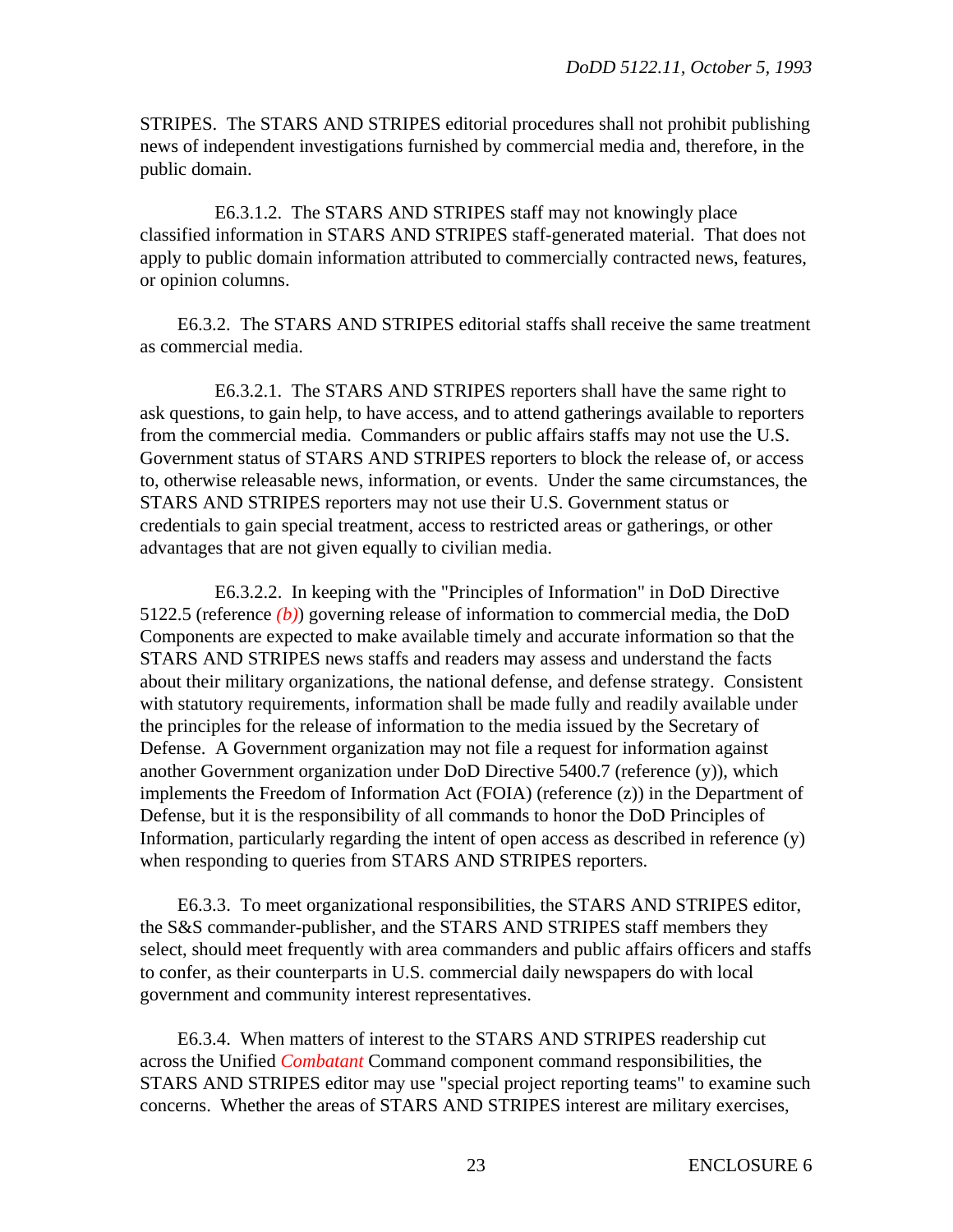fast-breaking news affecting the entire Unified *Combatant* Command community, or policies that require a greater-than-individual-reporter effort, the STARS AND STRIPES editor, through the S&S commander-publisher, can gain help by keeping the Unified *Combatant* Command and its component command public affairs offices informed of the need for theater-wide assistance. Such aid could help dispel morale-damaging rumors.

E6.3.5. The STARS AND STRIPES shall conduct readership surveys at least once every 3 years in the Unified *Combatant* Commands where the STARS AND STRIPES are distributed. Such formal surveys shall be conducted in accordance with DoD Instruction 1100.13 (reference (k)). The S&S may make shorter market surveys through its bookstore operations to determine changing readership interests. The STARS AND STRIPES is also encouraged to make frequent use of readership focus groups throughout the Unified *Combatant* Command.

E6.3.6. The STARS AND STRIPES may review commercial entertainment where relevant and where it supports readership interest.

E6.3.7. All bureau personnel and field reporters shall have STARS AND STRIPES newsroom experience before being given independent assignments. The STARS AND STRIPES military reporters may wear military or civilian clothes at the discretion of the S&S commander-publisher. If authorized by the S&S commander-publisher, STARS AND STRIPES military members may be authorized a clothing allowance in accordance with individual Service directives.

E6.3.8. The STARS AND STRIPES are both authorized to maintain a Washington, DC, bureau located with other correspondent bureaus in the OASD(PA) Correspondents' Corridor. A desk will be provided for each STARS AND STRIPES. The S&S shall select the most qualified reporters possible for assignment to the bureau. A joint memorandum of understanding on personnel support shall be established between the two newspapers and approved by the Unified *Combatant* Commands, with a copy provided to the Director of the AFIS.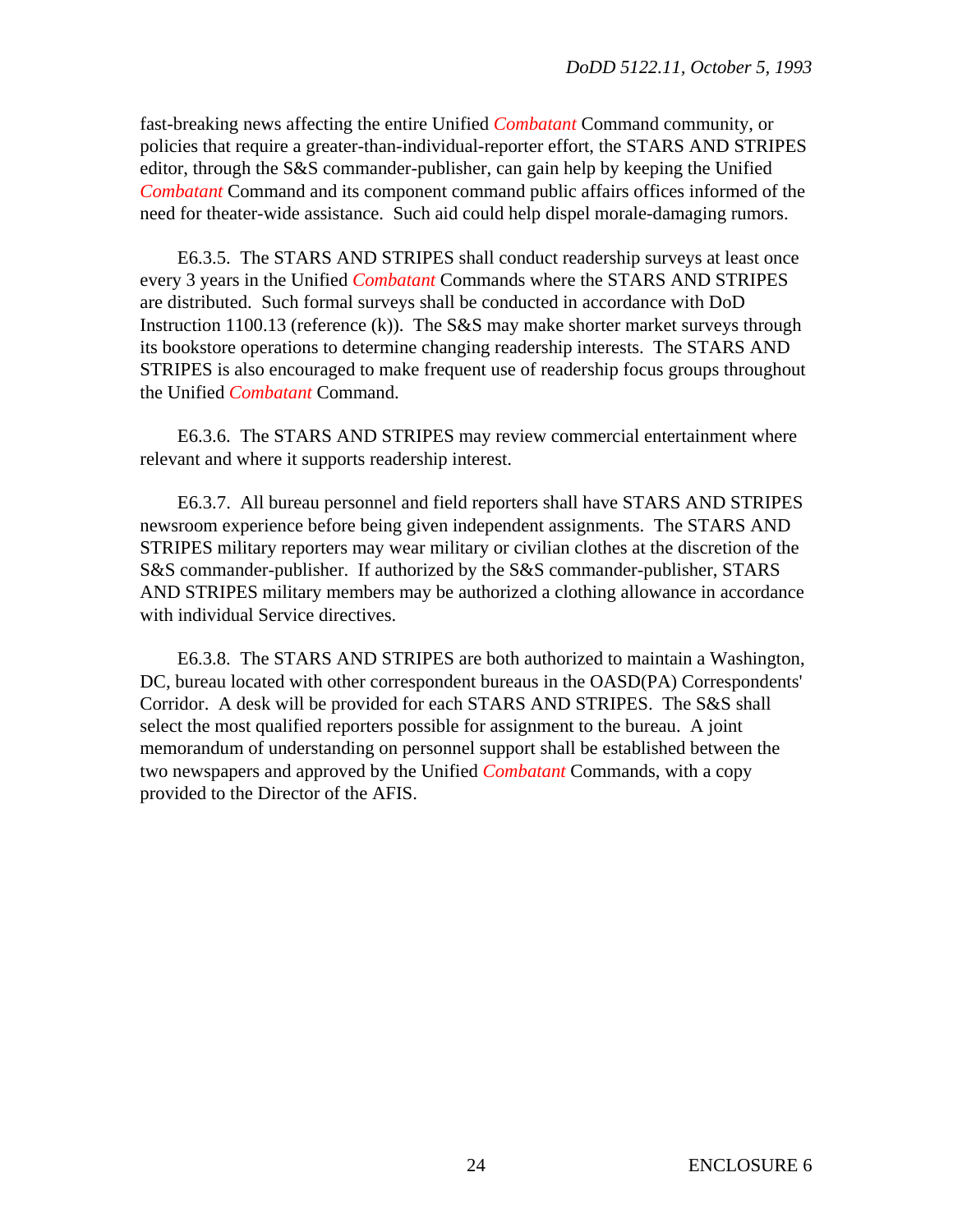#### E7. ENCLOSURE 7

#### THE S&S BOARD OF DIRECTORS

#### E7.1. ORGANIZATION AND MANAGEMENT

E7.1.1. The S&S board of directors of each Unified *Combatant* Command shall provide advice to the S&S management, and recommend guidance to its CINC on all business operations. Attendance is at the direction of the Unified *Combatant* Command CINC.

E7.1.2. Each Unified *Combatant* Command CINC shall designate the chairman of its S&S board of directors.

E7.1.3. Each S&S board of directors shall include a member from the Unified *Combatant* Command Offices of Public Affairs and the Comptroller, and at least one member from each of the Unified *Combatant* Command Service components. Members shall be appointed by the Unified *Combatant* Command CINC for 2 years to ensure continuity. They shall be the best qualified personnel available in business-related disciplines. Members should be at the grade of O-5, GS-12, or higher. Other than the Unified *Combatant* Command and the S&S senior representatives, the S&S board members should not be members of any other S&S forums or councils. Representatives from the AFIS and one S&S may attend the meetings of the other S&S board of directors and have their observations included in the minutes, but they are not voting members. Recommendations approved by the S&S board of directors may be incorporated by the Unified *Combatant* Command CINC into the Unified *Combatant* Command S&S instruction or directive, as applicable.

E7.1.4. The S&S board of directors should meet at least three times each year. The minutes of each meeting shall be approved by the Unified *Combatant* Command CINC. The approved S&S board recommendations shall be incorporated, as permanent policy, into the Unified *Combatant* Command S&S implementing instructions or directives. Where such recommendations affect DoD policy, the Unified *Combatant* Commands shall ask the Director of the AFIS for resolution. The S&S commander-publisher shall provide sufficient documentation to the S&S board members between meetings to inform them of on-going business operations and the execution of financial actions.

#### E7.2. FUNCTIONS

E7.2.1. The S&S board of directors shall monitor planning and execution of the S&S business activities.